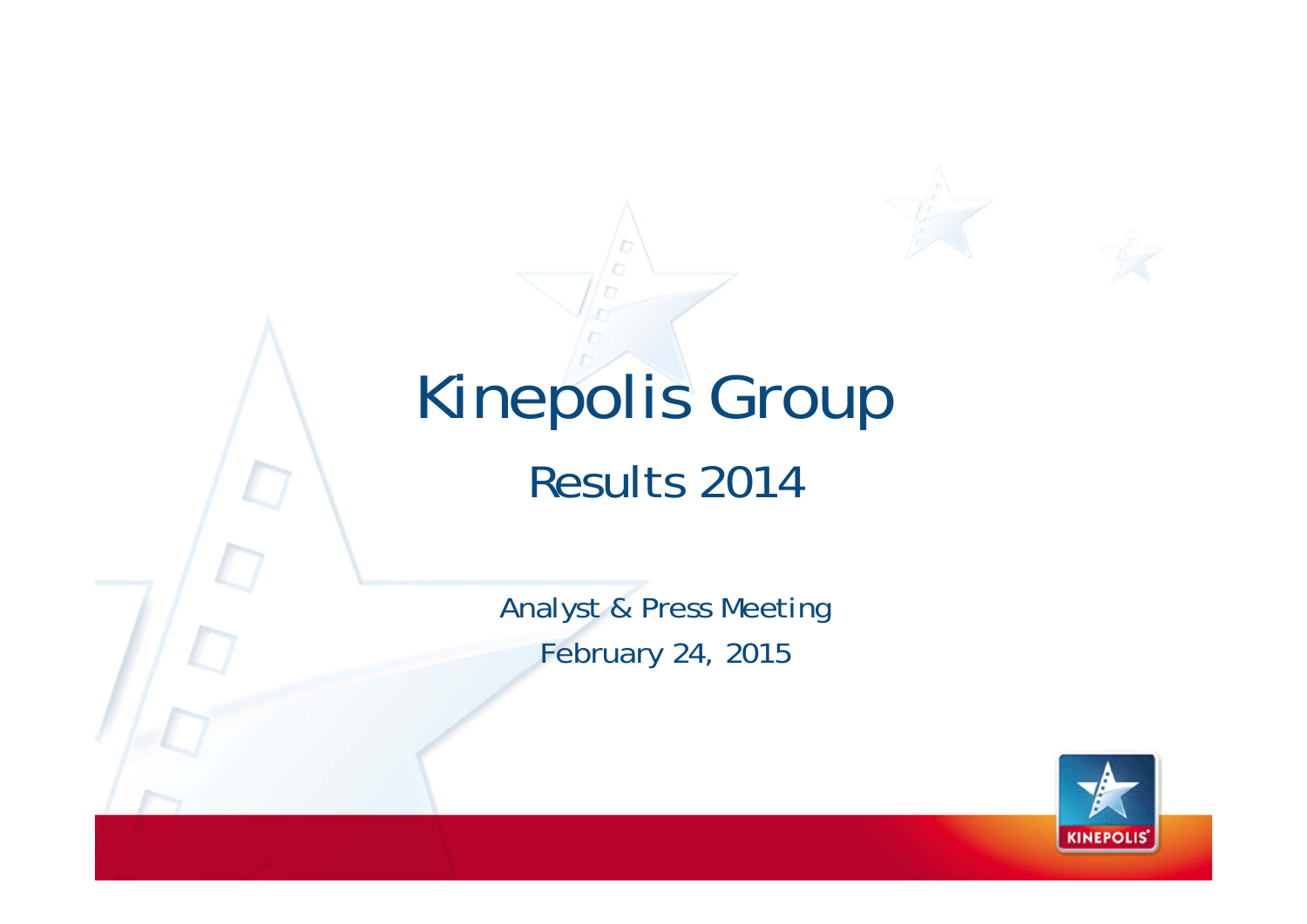# Business Review 2014 CEO, Mr Eddy Duquenne

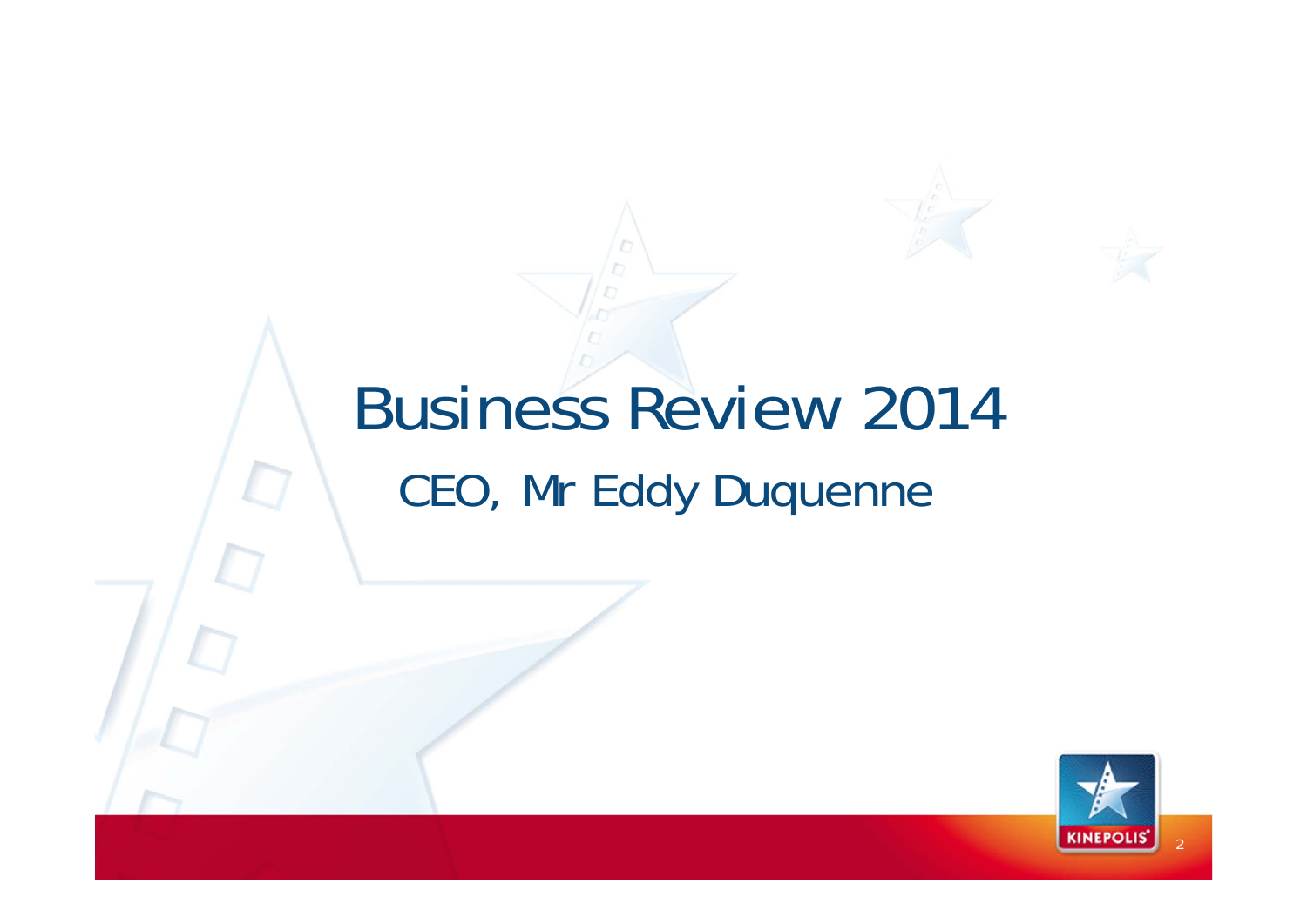# Key financials

| $\epsilon$ m                    | 2014               | 2013               | Better / (Worse) |
|---------------------------------|--------------------|--------------------|------------------|
| Visitors ('000)                 | 19.691             | 18.232             | 8,0%             |
| Revenue                         | 262,6              | 246,0              | 6,8%             |
| <b>EBITDA</b>                   | 71,3               | 75,0               | $(4,9)$ %        |
| <b>REBITDA</b>                  | 74,3<br>€ 3,77/Vis | 74,6<br>€ 4,09/Vis | $(0,5)$ %        |
| <b>REBITDA Margin</b>           | 28,3%              | 30,3%              |                  |
| <b>EBIT</b>                     | 50,7               | 55,1               | $(8,0)$ %        |
| <b>REBIT</b>                    | 53,2               | 55,0               | $(3,2)$ %        |
| <b>REBIT Margin</b>             | 20,3%              | 22,4%              |                  |
| <b>Profit</b>                   | 35,2               | 37,5               | $(6,3)$ %        |
| <b>Current Profit</b>           | 35,6               | 37,4               | $(4,8)$ %        |
| $EPS$ (in $\epsilon$ )          | 1,34               | 1,38               | $(2, 9)$ %       |
| <b>Free Cash Flow</b>           | 51,8               | 46,3               | 11,7%            |
| $\epsilon$ m                    | 31st Dec 2014      | 31st Dec 2013      | Better / (Worse) |
| <b>Net Financial Debt (NFD)</b> | 118,6              | 88,1               | $(30,5) \in m$   |

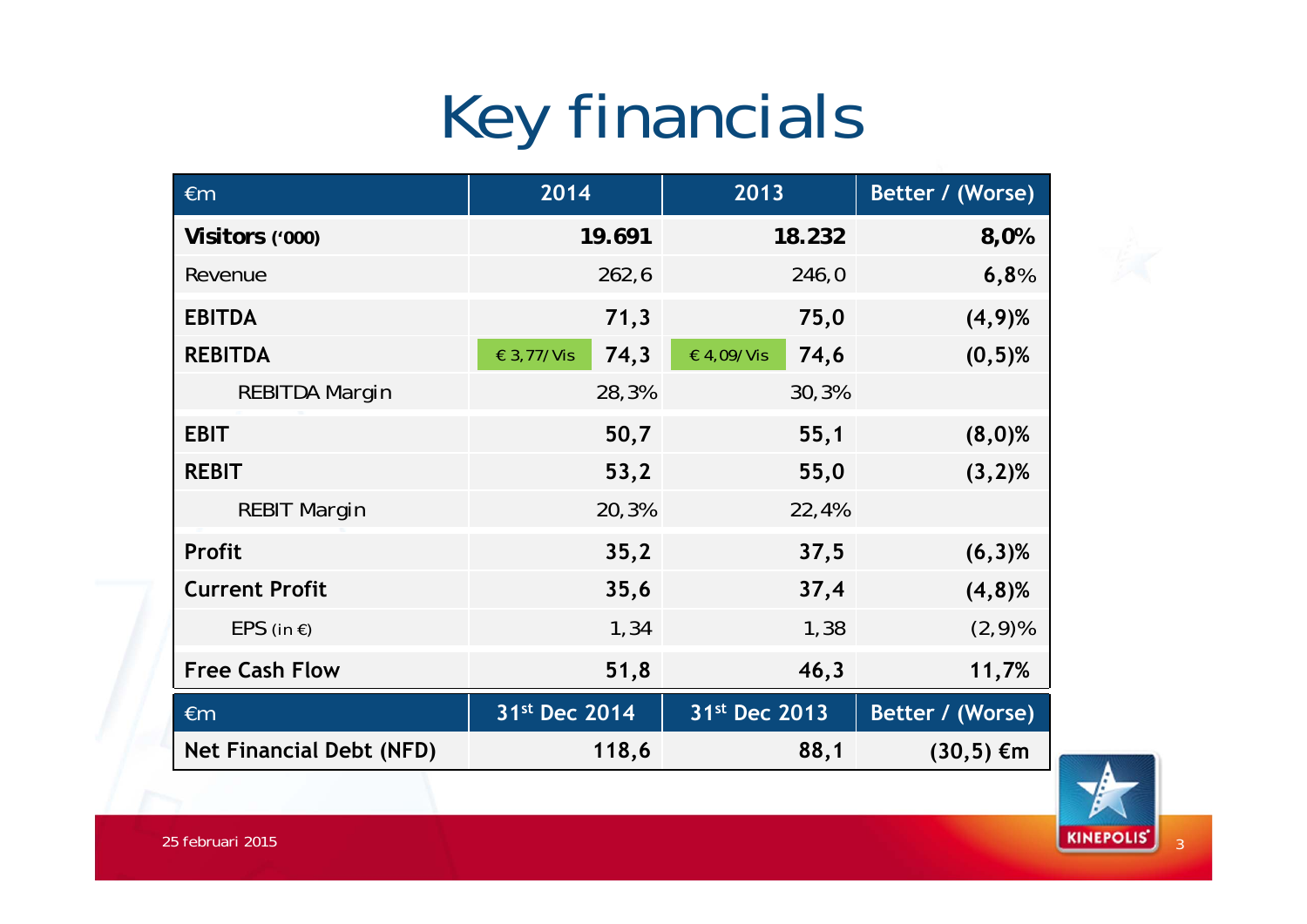# Highlights (1)

#### Revenue up by 6,8%

 $\Box$  Visitors +8,0%

□ Increase Box Office revenue (+6,8%)

□ Increase In-theatre Sales (+7,7%)

□ Increase Sales and Events (+2,3%)

□ Decrease Screen Advertising revenue (-14,3%)

□ Increase Real Estate revenue (+10,4%)

#### **□ Gross profit**

 $\Box$  Increased operational efficiency cinema activities

- $\Box$  Strong decline contribution screen advertising
- **□** Strong decline contribution film distribution

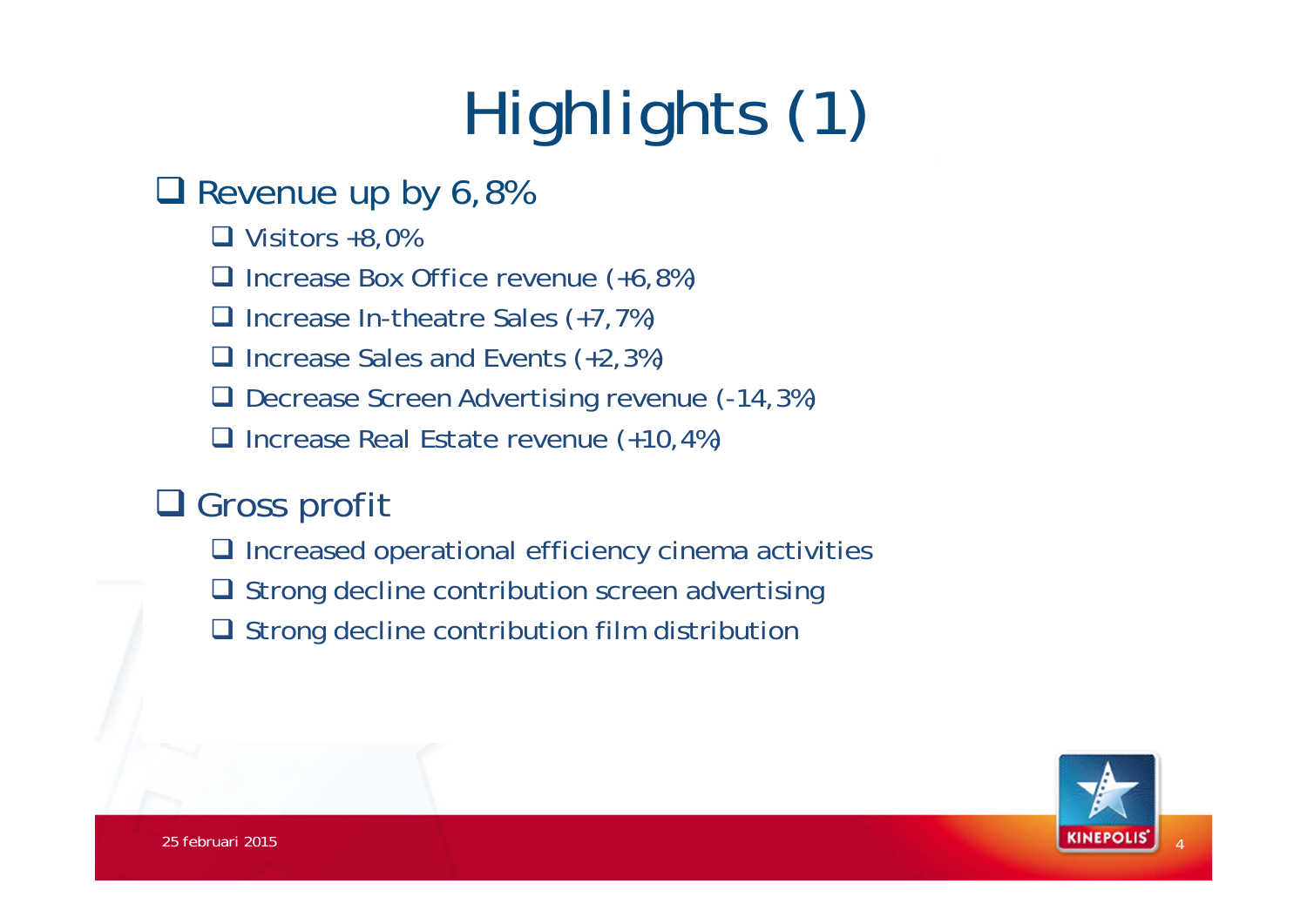# Highlights (2)

#### $\Box$  REBITDA -0,5%

- $\Box$  Increased visitor numbers
- **Q** Improved operational efficiency
- **Q** Impact expansion
- **□** Lower results from screen advertising and film distribution
- REBITDA margin at 28,3% (30,3% 2013)
- □ Current profit at  $\in$  35,6 m ( $\in$  37,4 m 2013)
- □ Free cash flow of  $\epsilon$  51,8 m ( $\epsilon$  5,5 m higher) or +11,7%
- NFD at  $\in$  118,6 m ( $\in$  30,5 m higher)

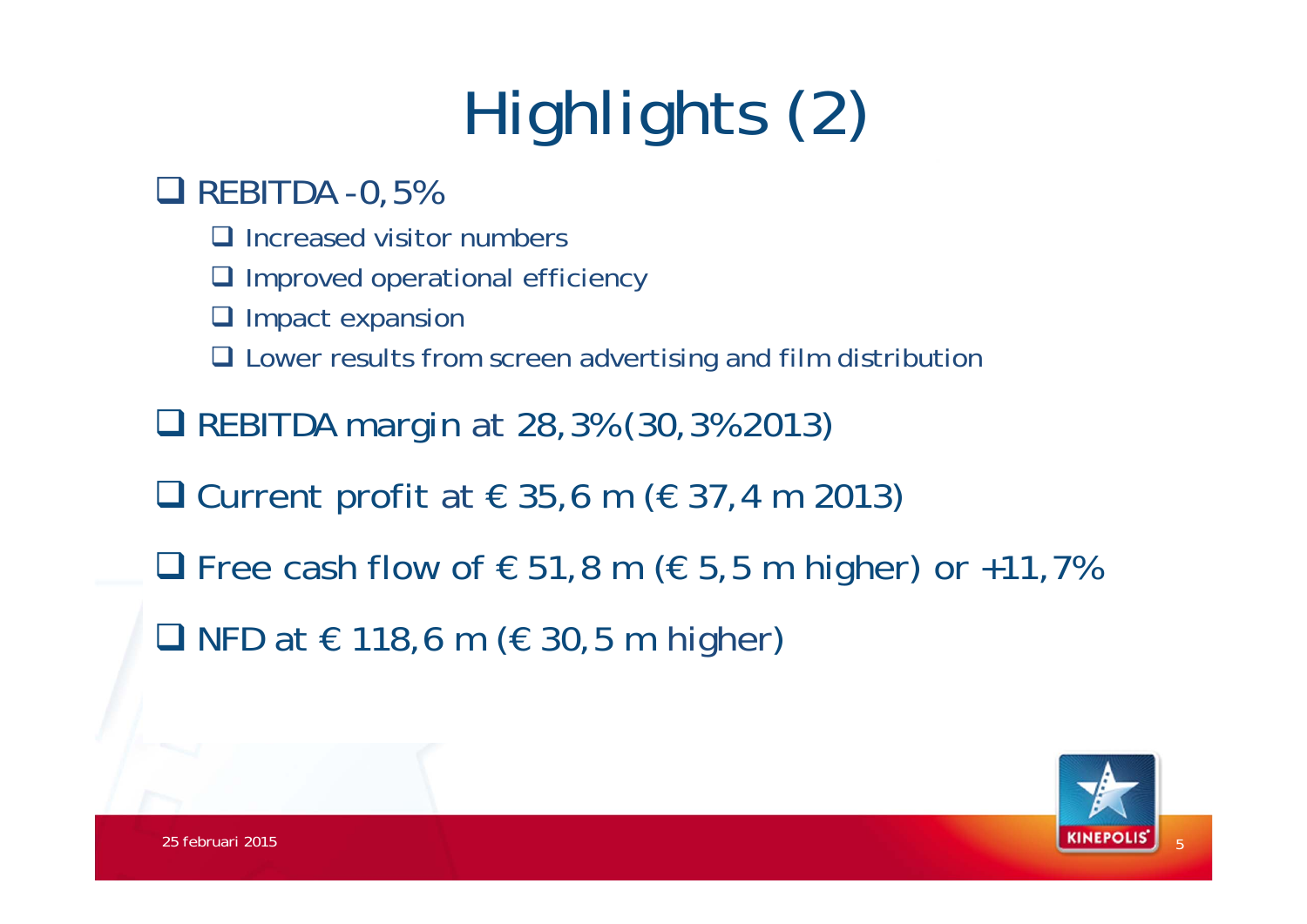# Major events

□ 2014 results reflect Strategic Pillars set out in 2008

- □ Best Marketer
- □ Best Cinema Operator
- **□ Best Property Manager**

■ Further development and implementation of Strategy in 2014

- **Q** First steps in expansion strategy
	- □ H1 2014: Acquisition 2 cinemas in Spain (Alicante and Madrid)
	- □ H2 2014: Acquisition Dutch cinema group Wolff (9 cinemas in The Netherlands)

#### **□** Capital Optimisation

- Acquisition of 629.049 shares for  $€ 19,6$  m from 2014 until 23/02/2015
- □ Sale of 30.000 shares (exercise stock options) for  $€ 0,1$  m
- □ Cancellation of 548.073 shares
- □ Cumulative capital optimization 2011 to 23/02/2015 of  $€ 160,4$  m

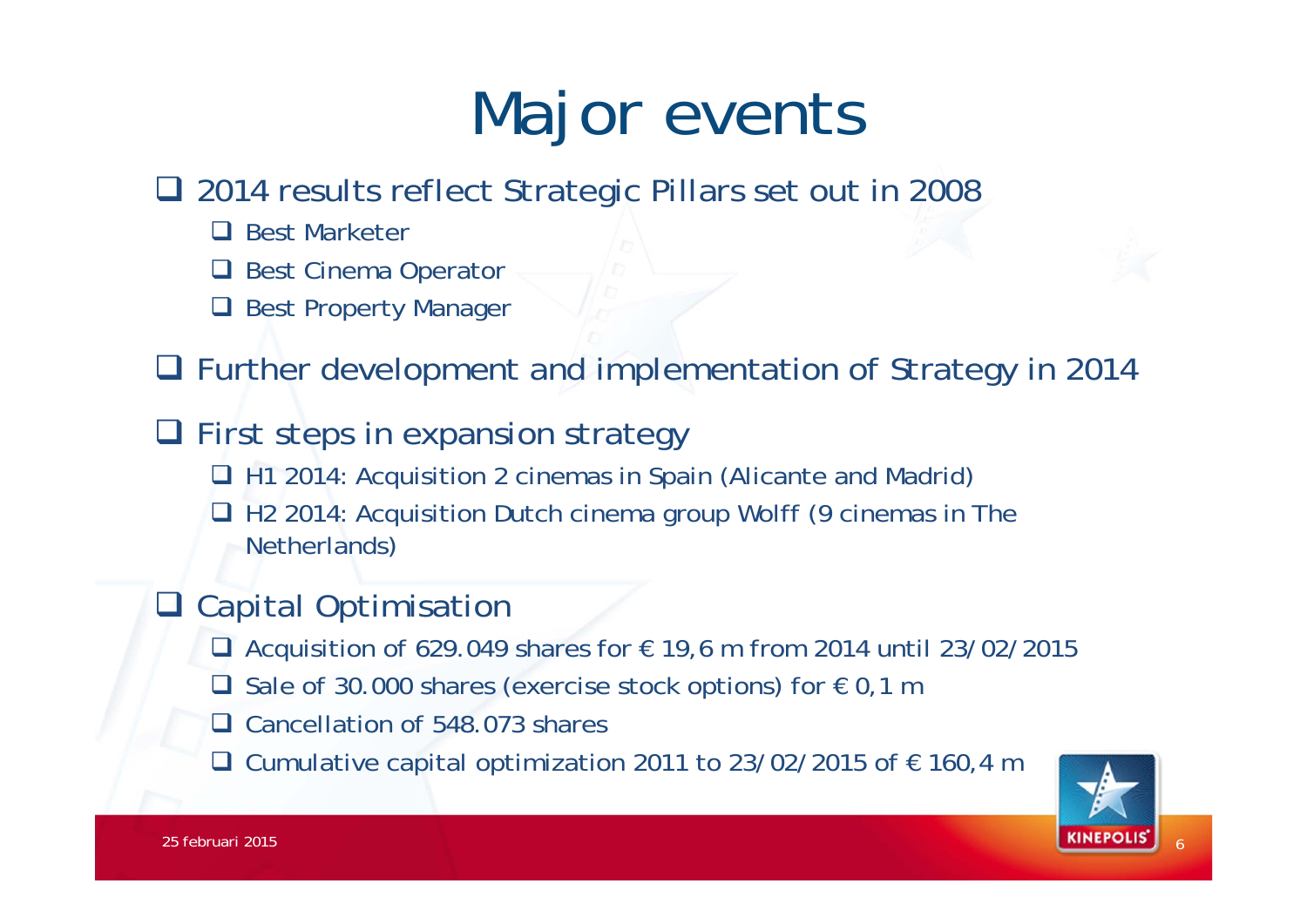#### Planned Greenfields

| <b>Country</b>  | City                 | # Screens | <b>Est. Visitors / Year</b> |
|-----------------|----------------------|-----------|-----------------------------|
| The Netherlands | Utrecht <sup>*</sup> | 14        | $1,25$ mio                  |
|                 | Dordrecht            | 6         | $0,3$ mio                   |
|                 | <b>Breda</b>         | 10        | $0,45$ mio                  |
| France          | Brétigny-sur-Orge    | 10        | $0,5$ mio                   |

\* Following the opening of the new multiplex in Utrecht, the former complexes will be closed

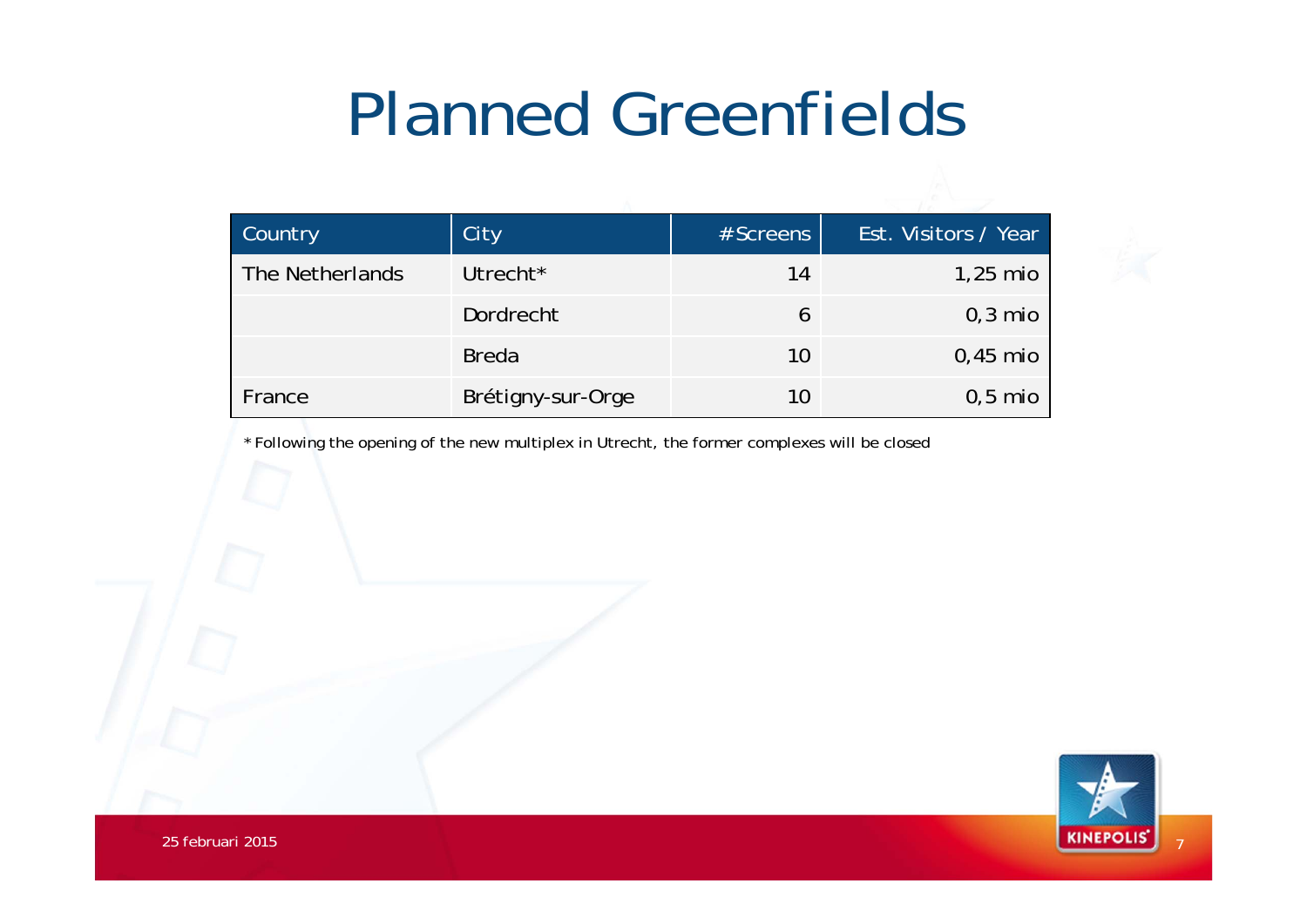# Kinepolis complexes today

| <b>KINEPOLIS GROUP</b>                    | <b>Complexes</b>      | <b>Screens</b> |  |  |  |
|-------------------------------------------|-----------------------|----------------|--|--|--|
| Belgium <sup>*</sup>                      | 12                    | 148            |  |  |  |
| France                                    | 7                     | 87             |  |  |  |
| Spain                                     | 5                     | 91             |  |  |  |
| The Netherlands                           | 9                     | 46             |  |  |  |
| Poland *                                  | 1                     | 18             |  |  |  |
| Switzerland                               | 1                     | 8              |  |  |  |
| Total                                     | 35                    | 398            |  |  |  |
| □ Market Share: Belgium:                  | to be announced**     |                |  |  |  |
| France:                                   | 3,2%                  |                |  |  |  |
| Spain:                                    | 4,5%                  |                |  |  |  |
|                                           | The Netherlands: 5,0% |                |  |  |  |
| □ 370 digital screens (100% digitised***) |                       |                |  |  |  |
|                                           |                       |                |  |  |  |

\* Operated by ITIT in Poland and 1 complex by UGC in Belgium (Brussels)

\*\* New data platform expected to be available in 2015

\*\*\* Excluding ITIT in Poland and UGC Brussels in Belgium



**12**

5

9

25 februari 2015

 $\mathsf{R}$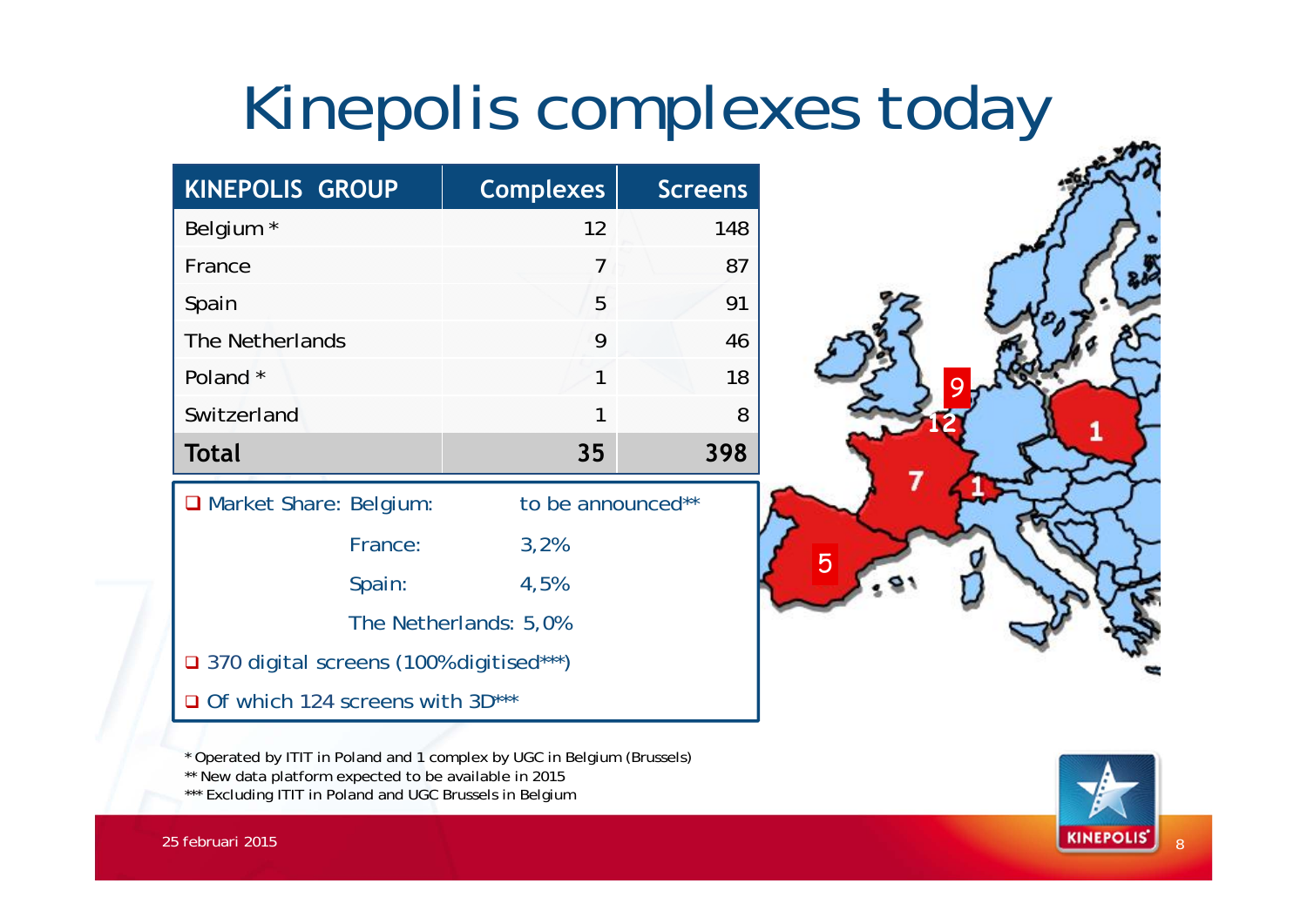# Revenue by country



 $\alpha$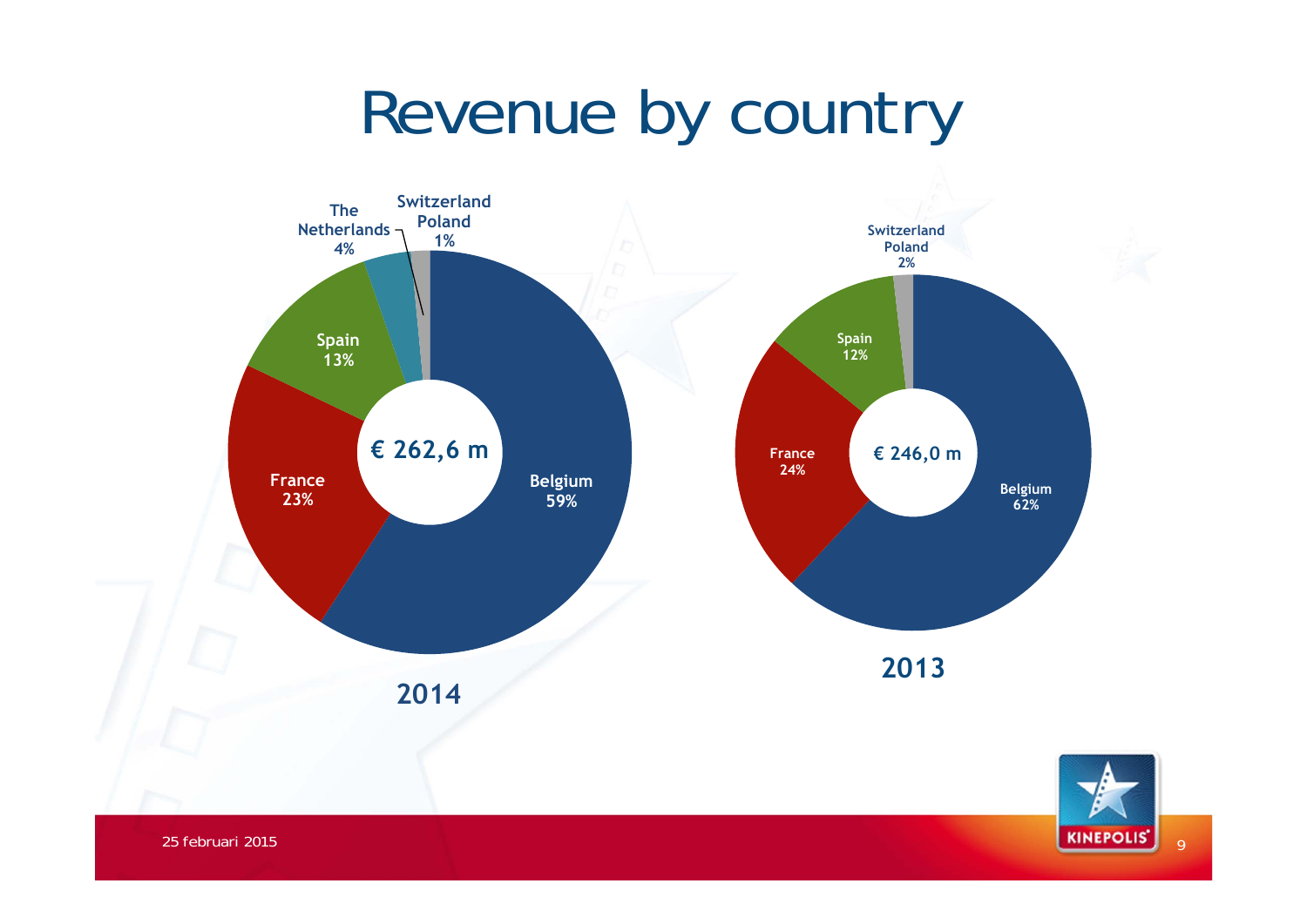# Revenue by activity



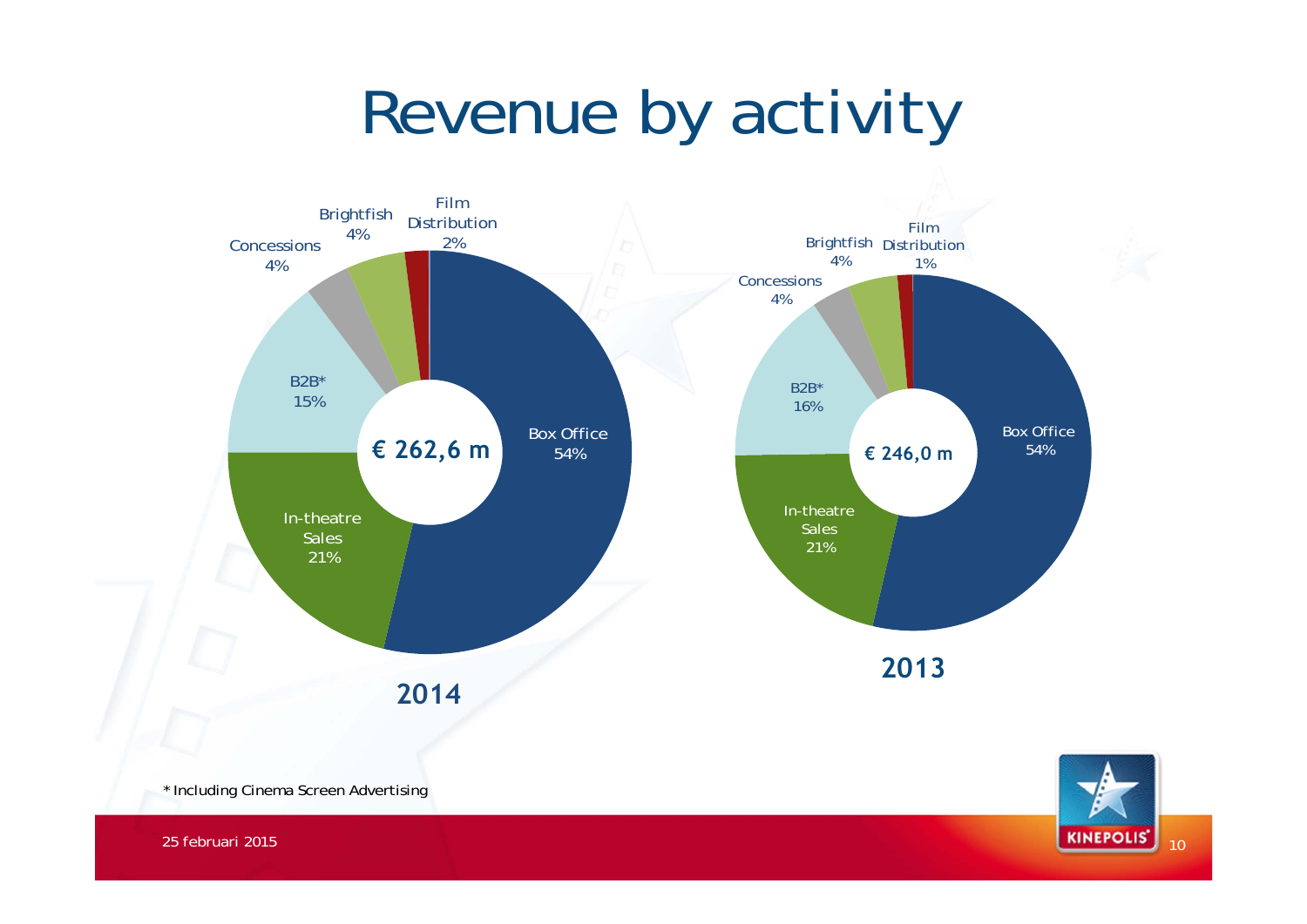# Visitors & Movies

| Visitors (000's) | 2014   | % of Tot | 2013           | % of Tot | <b>% ∆ YoY</b> |
|------------------|--------|----------|----------------|----------|----------------|
| Belgium          | 8.967  | 45,6%    | 9.185          | 50,4%    | $(2, 4)$ %     |
| France           | 6.190  | 31,4%    | 5.805          | 31,8%    | 6,6%           |
| Spain            | 3.631  | 18,4%    | 3.099          | 17,0%    | 17,2%          |
| The Netherlands  | 778    | 4,0%     | $\overline{0}$ | 0.0%     |                |
| Switzerland      | 125    | 0,6%     | 143            | 0,8%     | $(12,6)\%$     |
| <b>Total</b>     | 19.691 | 100%     | 18.232         | 100%     | 8,0%           |

| Top 5 Movies 2014                                | 3D           | Visitors (000's) | Top 5 Movies 2013                         | 3D           | Visitors (000's) |
|--------------------------------------------------|--------------|------------------|-------------------------------------------|--------------|------------------|
| 1. The Hobbit: The Battle of<br>the Five Armies  | √            | 598              | 1. The Hobbit: The Desolation<br>of Smaug | $\checkmark$ | 553              |
| 2. The Hunger Games:<br>Mockingjay - Part I      |              | 528              | 2. Despicable Me 2                        | $\checkmark$ | 467              |
| 3. Qu'est-ce qu'on a fait au<br><b>Bon Dieu?</b> |              | 498              | 3. The Hunger Games: Catching<br>Fire     |              | 466              |
| 4. Lucy                                          |              | 495              | 4. Fast and Furious 6                     |              | 426              |
| 5. Dawn of the Planet of the<br>Apes             | $\checkmark$ | 457              | 5. Iron Man 3                             | $\checkmark$ | 415              |
| Top 5                                            |              | 2.576            | Top 5                                     |              | 2.328            |
| <b>Weight Top 5</b>                              |              | 13,1%            | <b>Weight Top 5</b>                       |              | 12,8%            |

11

**KINEPOLIS'**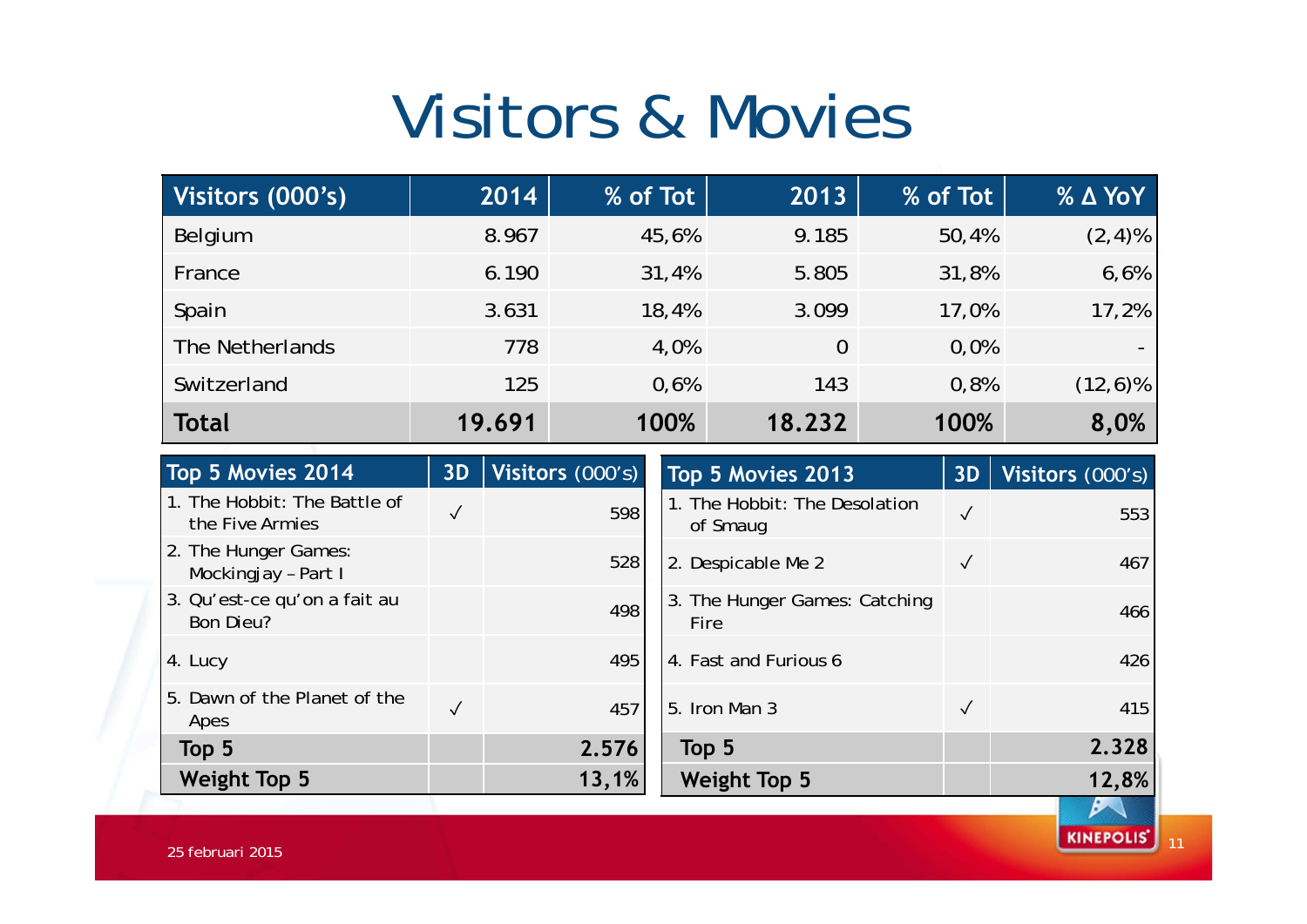# Ratios



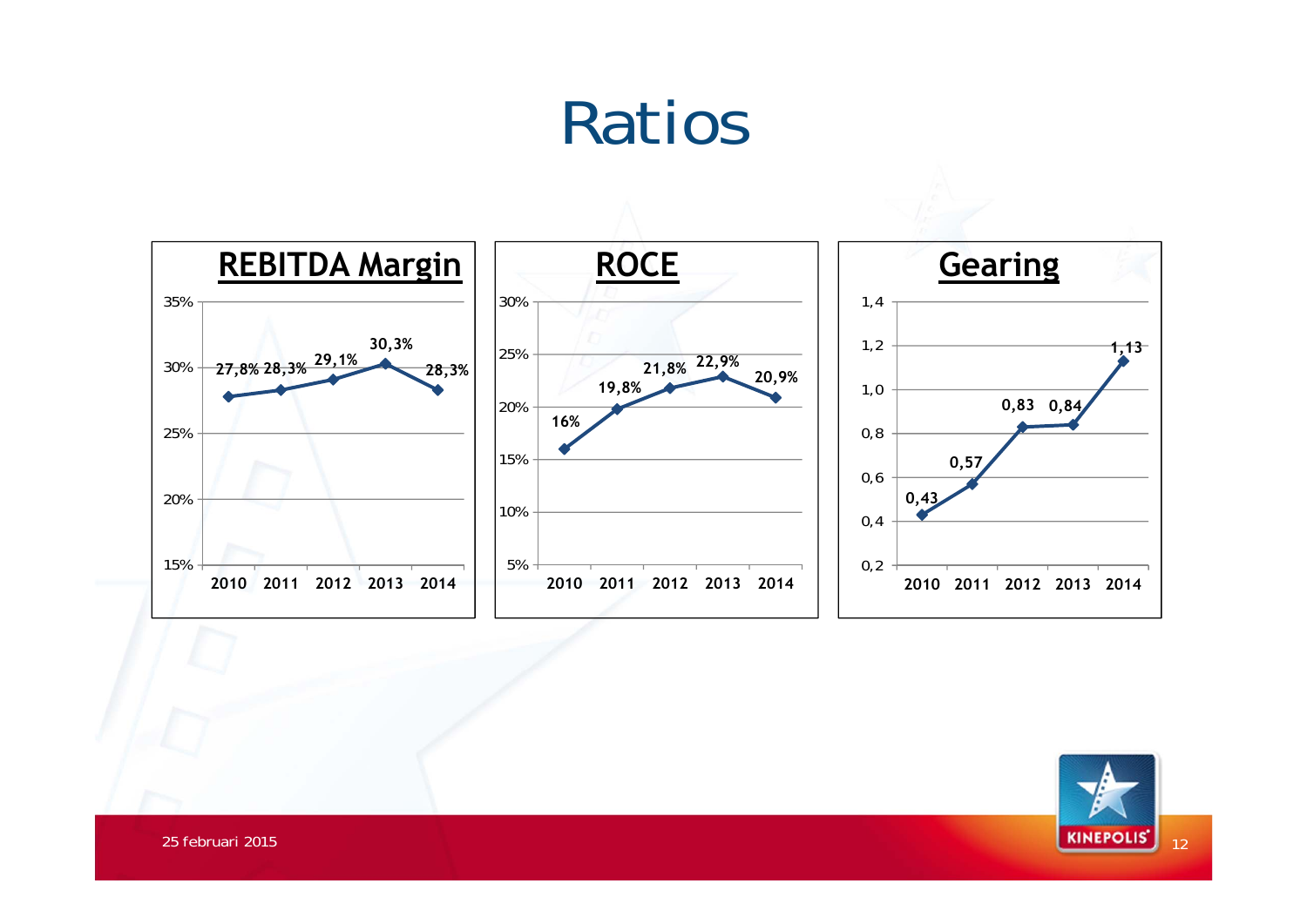# Net Financial Debt Evolution





**KINEPOLIS'** 13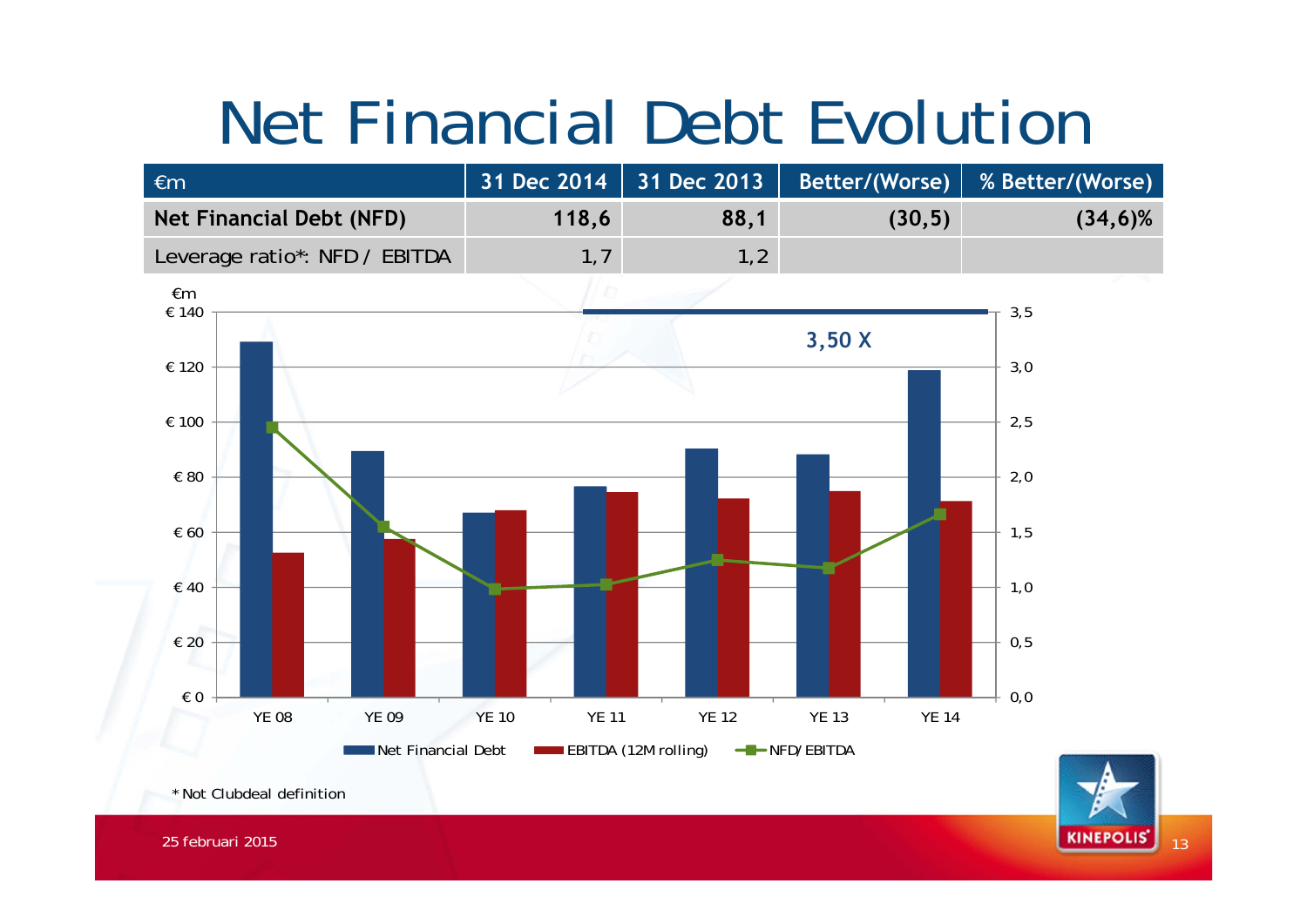# Dividend payment



\* Calculation based on number of treasury shares as at 23/02/2015. Number of dividend eligible shares still subject to change due to additional share buyback or exercise of options before Annual Shareholders' Meeting of 13/05/2015.

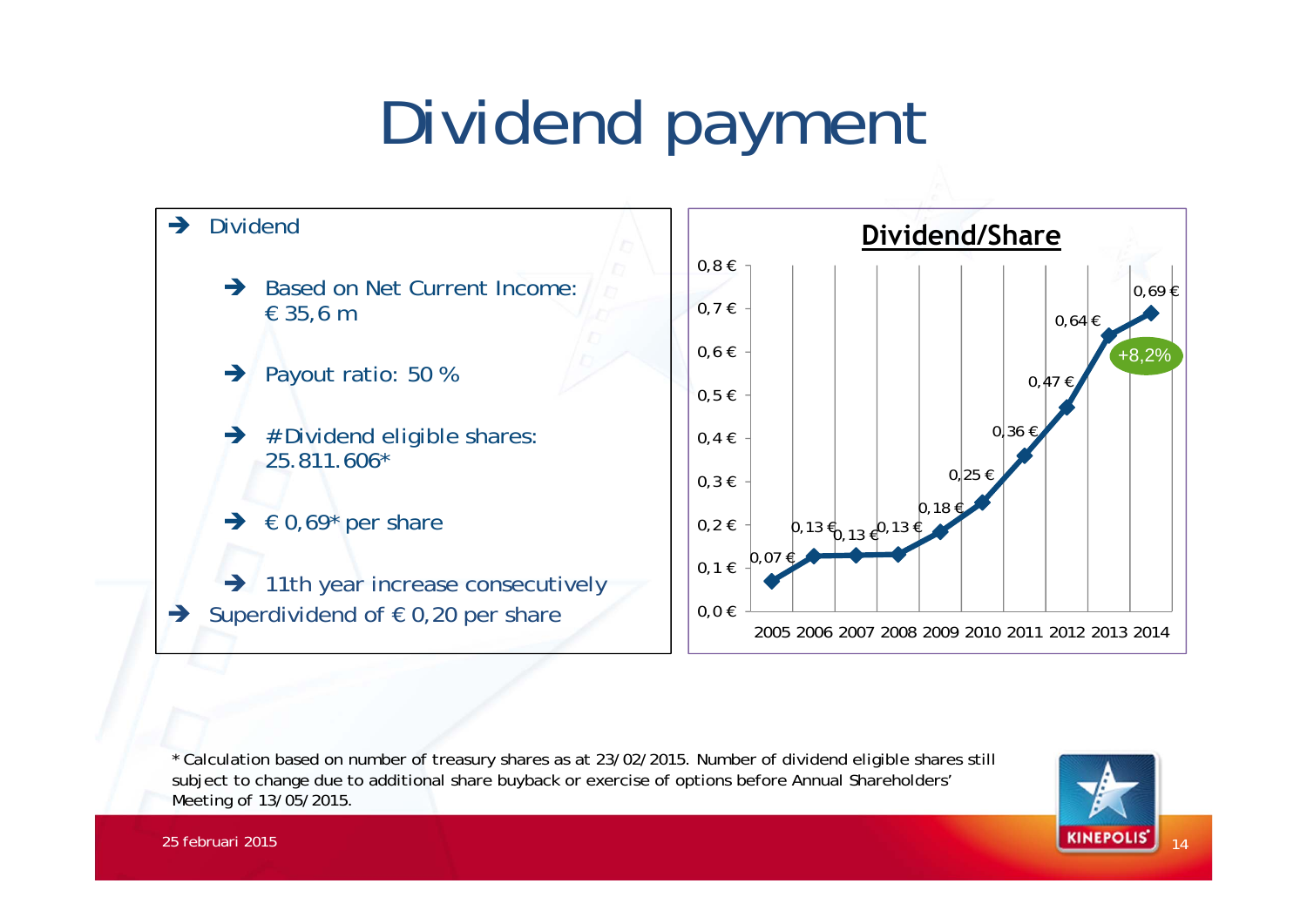# Line-up 2015

|                     | 2D                                                                                                                                                                                                                                                                                                                      | 3D                                                                                                    |
|---------------------|-------------------------------------------------------------------------------------------------------------------------------------------------------------------------------------------------------------------------------------------------------------------------------------------------------------------------|-------------------------------------------------------------------------------------------------------|
| Major sequels       | $\bullet$ Insurgent (Q1)<br>$\bullet$ Furious 7 (Q2)<br>• The Maze Runner: The Scorch Trials $(Q3)$<br>• The Fantastic Four $(Q3)$<br>• The Hunger Games: Mockingjay - Part 2 (Q4)<br>Spectre (Q4)                                                                                                                      | • Avengers: Age of Ultron (Q2)<br>• Minions (Q3)<br>Star Wars: Episode VII - The Force Awakens (Q4)   |
| New titles          | Fifty Shades Of Grey (Q1)                                                                                                                                                                                                                                                                                               | • Inside Out (Q2)<br>• Jurassic World $(Q2)$<br>• Mad Max: Fury Road (Q2)<br>• The Good Dinosaur (Q4) |
| Local               | Bis (FR, Q1)<br>Bloed, Zweet en Tranen (NL, Q1)<br>• Ahora O Nunca (ES, Q2)<br>• Regression (ES, Q3)<br>• Babysitting 2 (FR, Q4)<br>· Belle et Sébastien: l'Aventure Continue (FR, Q4)<br>• FC De Kampioenen 2 (BE VL, Q4)<br>Safety First (BE VL, Q4)<br>· Belgica (BE VL, Q4)<br>• De Toppers, Lost in Vegas (NL, Q4) |                                                                                                       |
| Alternative content | Opera, Ballet<br>$\bullet$ Art: Exhibition on Screen (BE, FR, ES)                                                                                                                                                                                                                                                       |                                                                                                       |

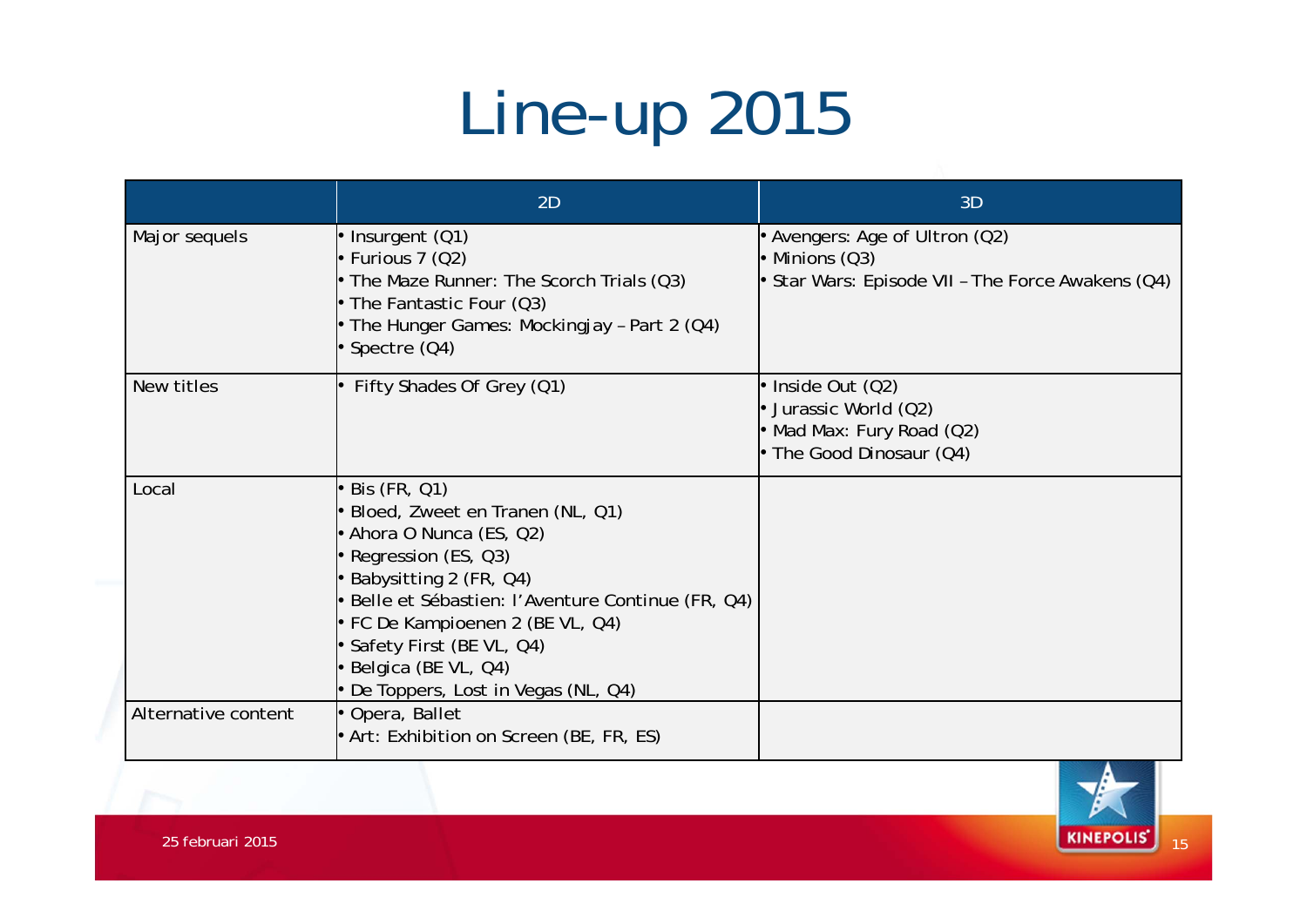# Financial Review 2014 CFO, Mr Nicolas De Clercq

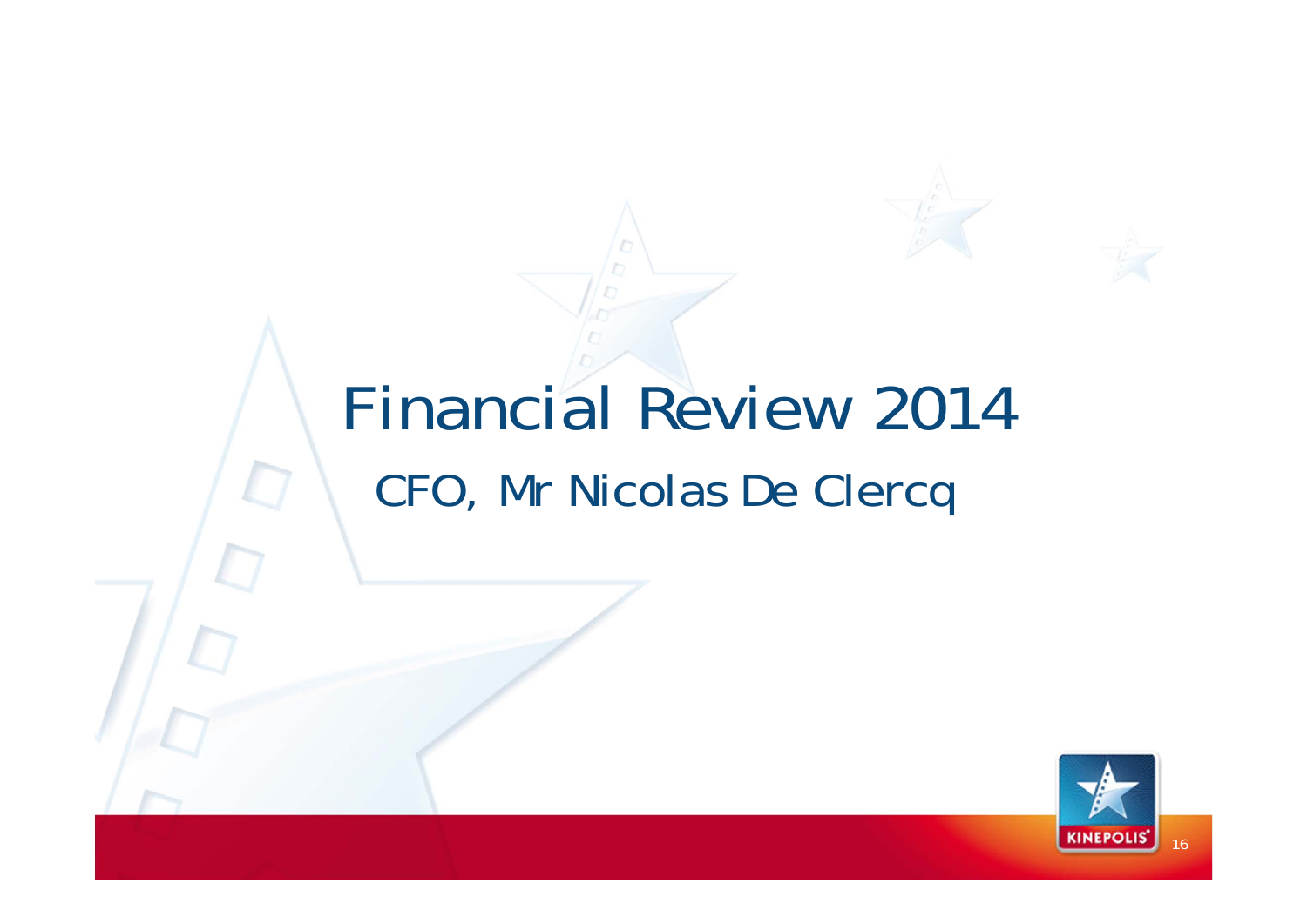# Revenue by country

| $\epsilon$ m         | 2014   | % of Tot | 2013  | % of Tot | $%$ $\triangle$ YoY      |
|----------------------|--------|----------|-------|----------|--------------------------|
| Belgium              | 155, 2 | 59,1%    | 152,5 | 61,9%    | 1,8%                     |
| France               | 60,5   | 23,0%    | 58,7  | 23,9%    | 3,1%                     |
| Spain                | 33,0   | 12,6%    | 30,4  | 12,4%    | 8,5%                     |
| The Netherlands      | 9,9    | 3,8%     | 0,0   | 0,0%     | $\overline{\phantom{0}}$ |
| Switzerland & Poland | 4,0    | 1,5%     | 4,4   | 1,8%     | $(8,1)\%$                |
| <b>Total</b>         | 262,6  | 100%     | 246,0 | 100%     | 6,8%                     |

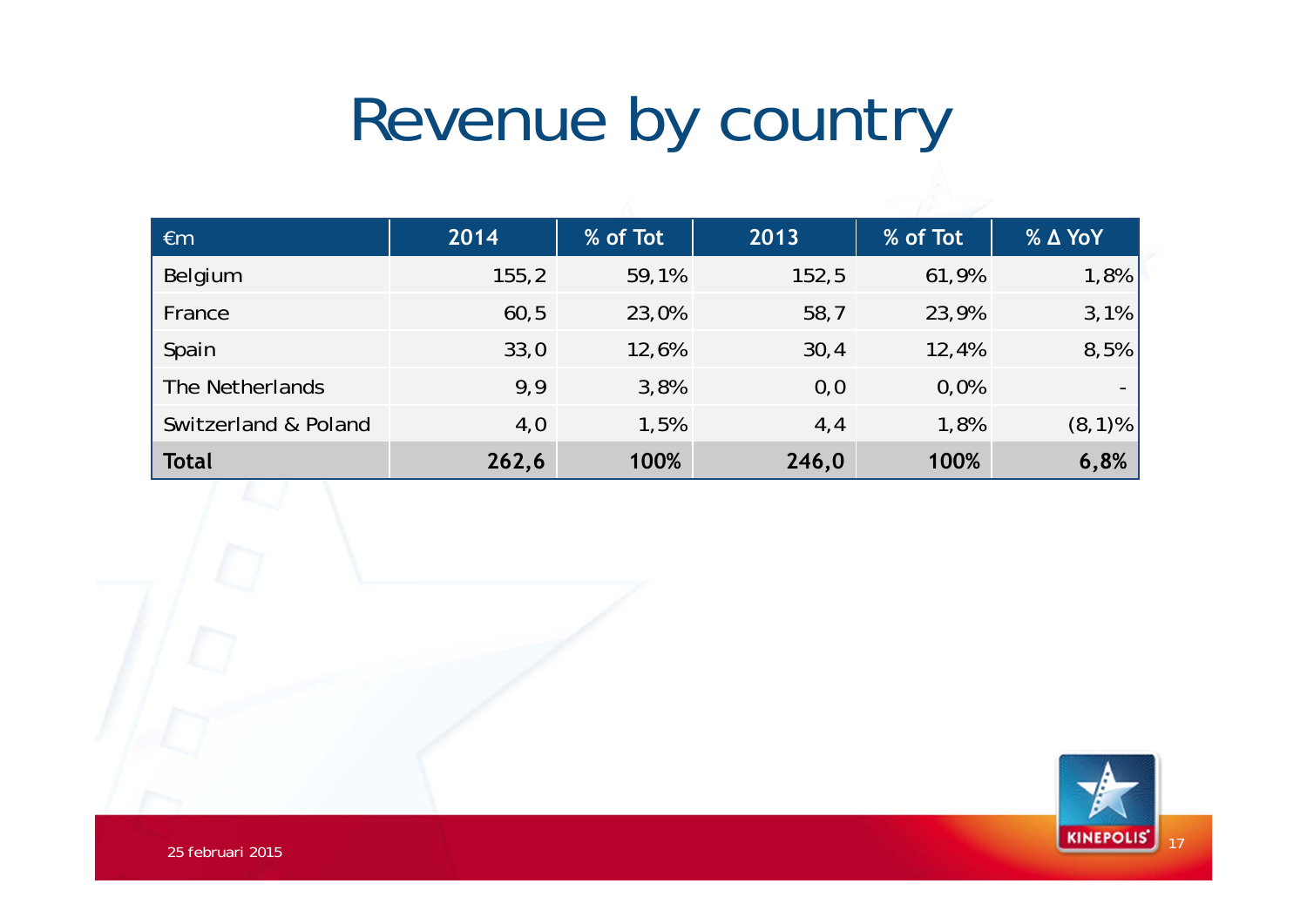# Evolution Box Office & ITS



\* Box Office revenue after deduction of indirect taxes, including VPF revenue

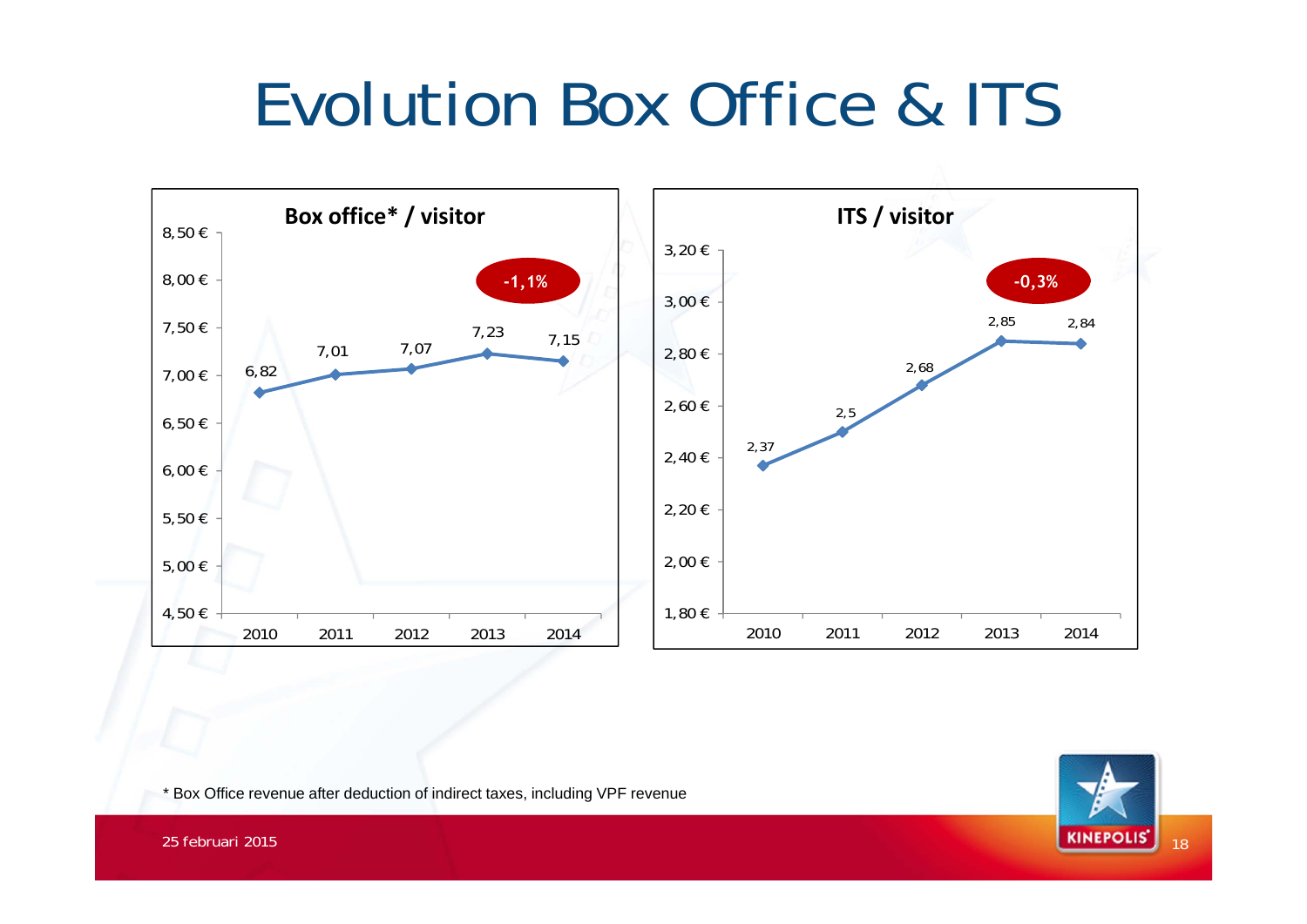# Revenue by Activity (1)



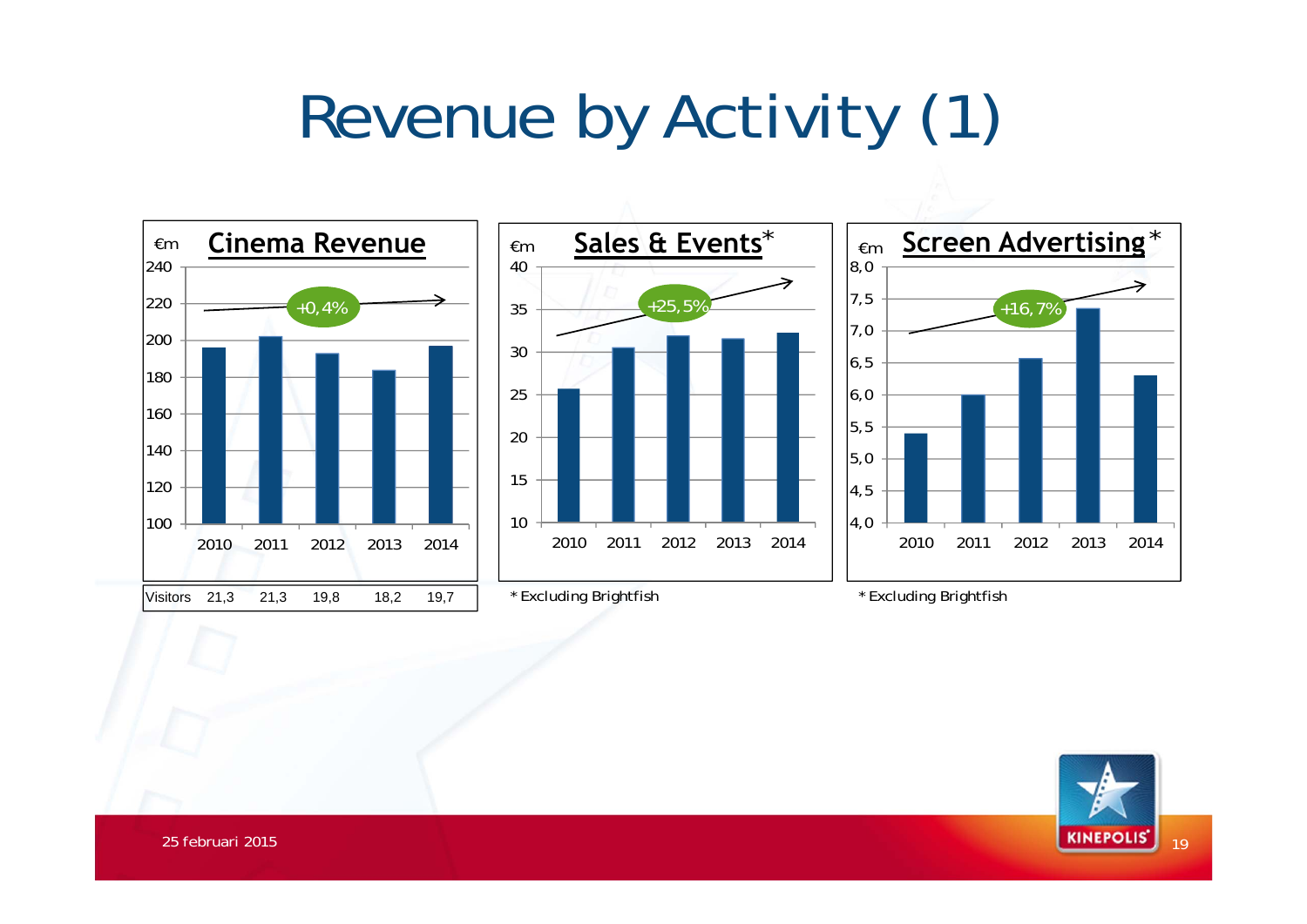# Revenue by Activity (2)





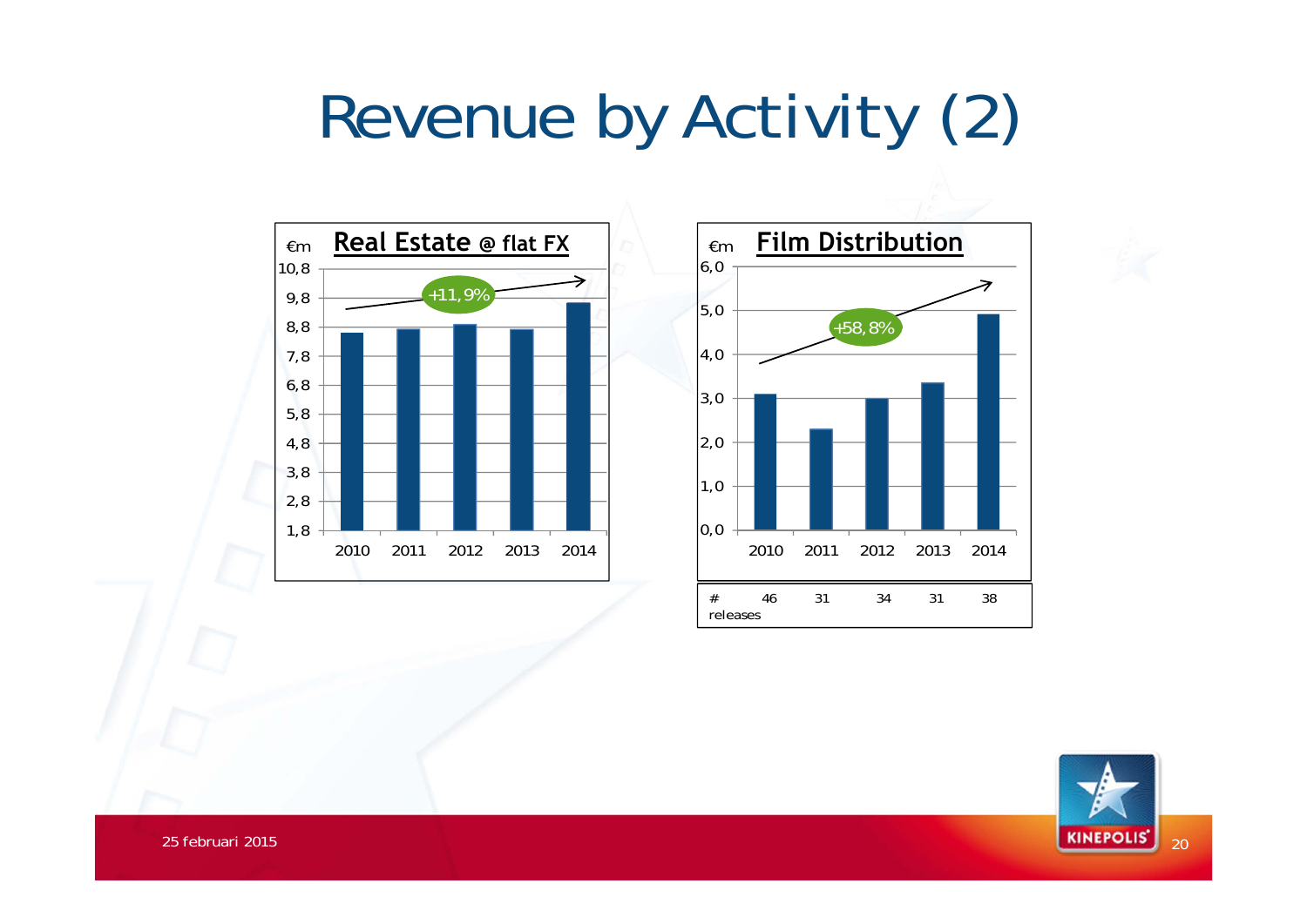# Revenue by activity



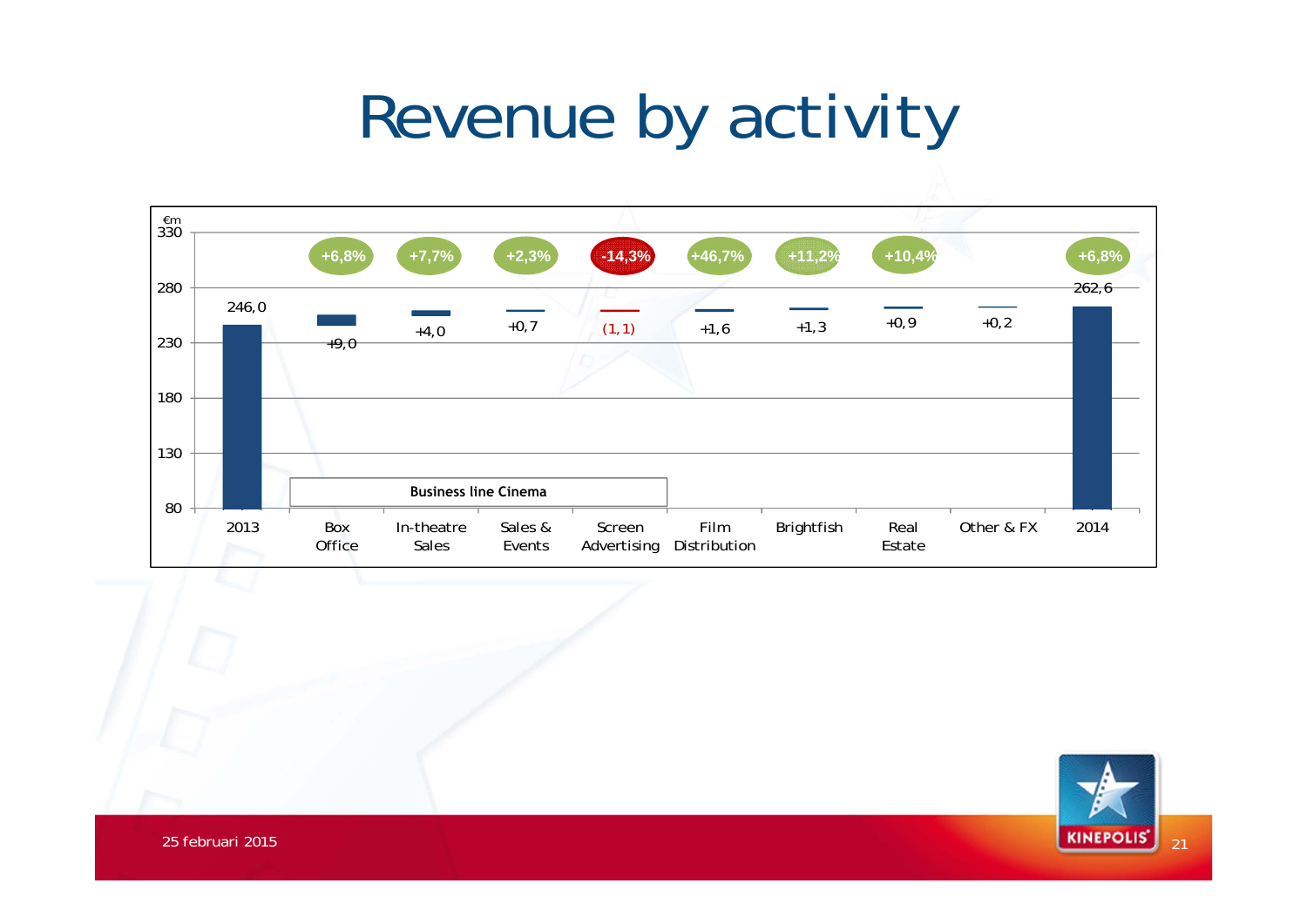# Operating Costs

| $\epsilon$ m                   | 2014    | 2013    | % Better / (Worse) |
|--------------------------------|---------|---------|--------------------|
| Marketing & Selling Expenses   | (16, 1) | (15,2)  | $(5,4)$ %          |
| <b>Administrative Expenses</b> | (15, 6) | (13, 6) | $(14,3)\%$         |
| Other Operating Income/(Costs) | 0,5     | 1,8     | $(74, 2)\%$        |
| <b>Total Operating Costs</b>   | (31,2)  | (27,0)  | $(15,3)\%$         |
| Non-Current                    | (1,3)   | 0,4     |                    |
| <b>Current Operating Costs</b> | (29, 8) | (27, 4) | $(8,6)$ %          |

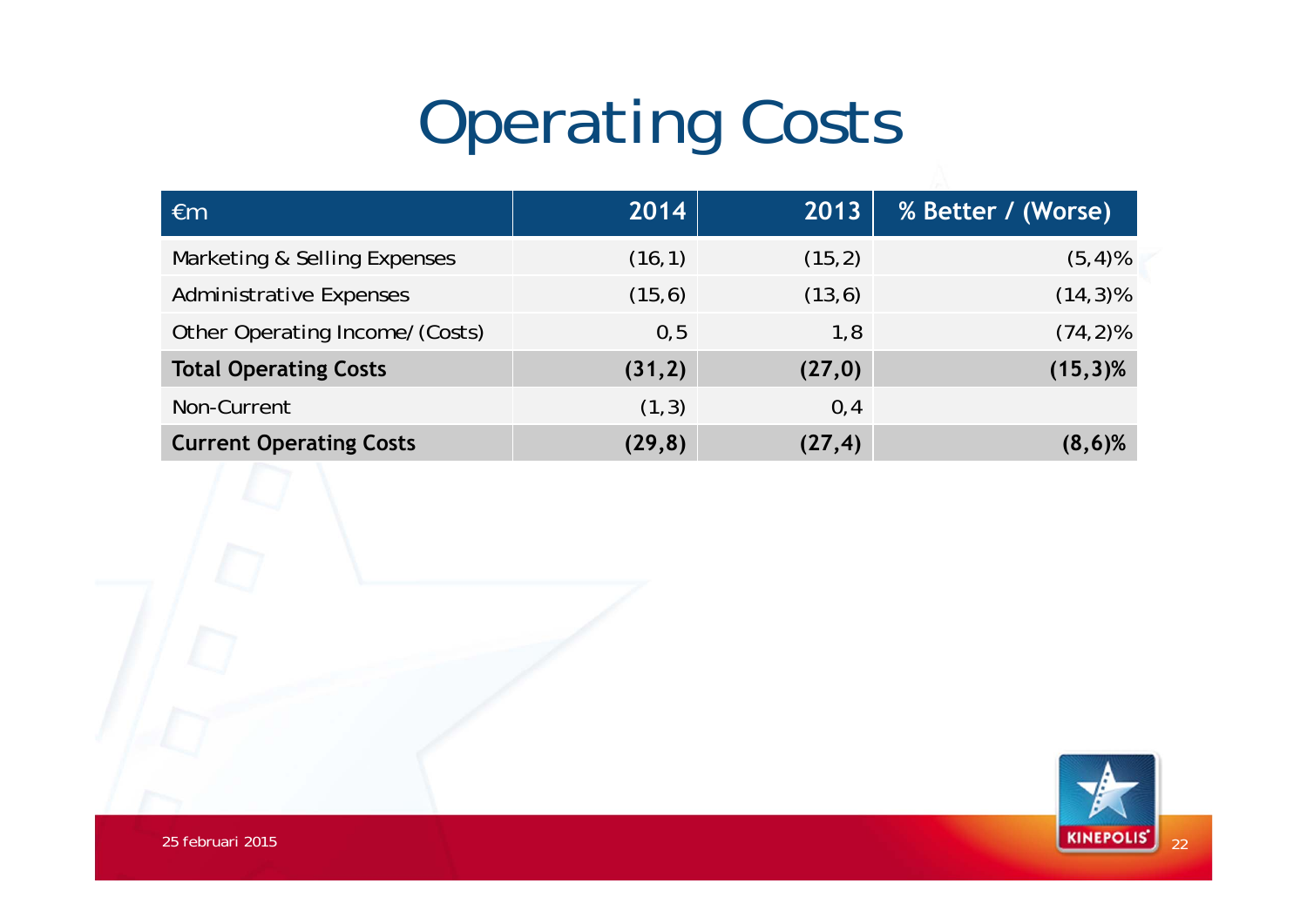#### Non-Current items

| $\epsilon$ m                                              | 2014   | 2013   | <b>Impacts</b>          |
|-----------------------------------------------------------|--------|--------|-------------------------|
| <b>Expansion costs</b>                                    | (0, 7) |        |                         |
| Gain on sale land Poland                                  |        | 0,9    |                         |
| Transformation expenses                                   | (2,0)  | (0, 5) | <b>EBITDA</b>           |
| Loss on disposal property, plant and equipment            | (0, 0) | (0, 1) |                         |
| Other costs                                               | (0, 2) |        |                         |
| <b>EBITDA</b>                                             | (3,0)  | 0,4    |                         |
| Write-down disposed of fixed assets                       | (0, 4) | (0, 2) |                         |
| Write-down assets under construction cancelled<br>project | (0, 0) | (0, 4) | <b>Depreciation</b>     |
| <b>Depreciation</b>                                       | (0, 4) | (0, 6) |                         |
| Transformation provisions                                 | 0,7    | (0, 1) |                         |
| Reversal provision settlement leases                      |        | 0, 5   |                         |
| Provision dismissal fees                                  |        | (0, 1) | <b>Provisions</b>       |
| Other provisions                                          | 0,1    | (0, 1) |                         |
| <b>Provisions</b>                                         | 0,8    | 0,2    |                         |
| Fair value adjustment future payments                     | 1,4    |        | <b>Financial result</b> |
| <b>Financial income</b>                                   | 1,4    |        |                         |
| Income tax expense                                        | 0,8    | 0,1    | <b>Tax</b>              |
| Net impact of non-current items                           | (0, 4) | 0,1    | <b>Net Earnings</b>     |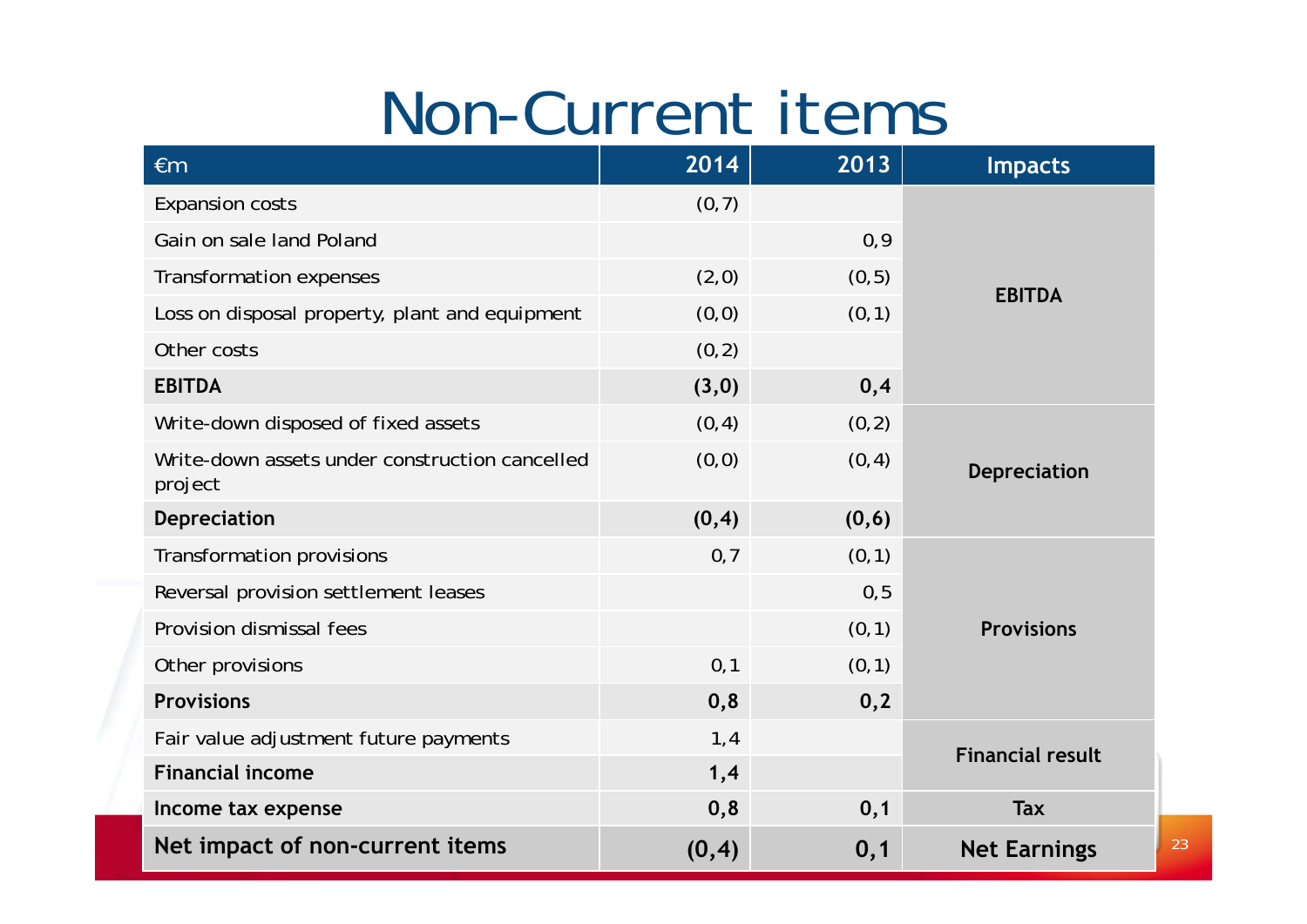# REBITDA by Country

| <b>REBITDA €m</b>    | 2014 | % of Total | 2013 | % of Total | <b>% Better7(Worse)</b> |
|----------------------|------|------------|------|------------|-------------------------|
| Belgium              | 41,6 | 56,0%      | 44,3 | 59,4%      | $(6, 2)$ %              |
| France               | 22,2 | 29,9%      | 21,7 | 29,0%      | 2,5%                    |
| Spain                | 7,0  | 9,5%       | 7,1  | 9,6%       | $(1, 4)$ %              |
| The Netherlands      | 2,2  | 3,0%       | 0,0  | 0,0%       |                         |
| Switzerland & Poland | 1,2  | 1,6%       | 1,5  | 2,0%       | $(19,3)\%$              |
| <b>TOTAL</b>         | 74,3 | 100%       | 74,6 | 100%       | $(0,5)$ %               |

 <sup>2013</sup> **REBITDA Margin % (on <sup>a</sup> comparable basis)** ■2014 38,8%  $\mathcal{I}$ \*\* Belgium 38,7% 36,2%  $\Delta$ France 36,3% 30,5%  $\boldsymbol{\mathcal{A}}$ \* Spain 30,2%  $^{\star}$ The 35,0% Netherlands 30,0% Switz.  $\Delta$ 34,2% & Poland **28,3%**  $\Delta$ Total **30,3%**

 $24$ 

**KINEPOLIS'** 

\* REBITDAR (i.e. REBITDA excluding rent for Valencia, Plaza Mar 2, Alcobendas and dutch complexes) \*\* Excluding corporate entities, KFD, Brightfish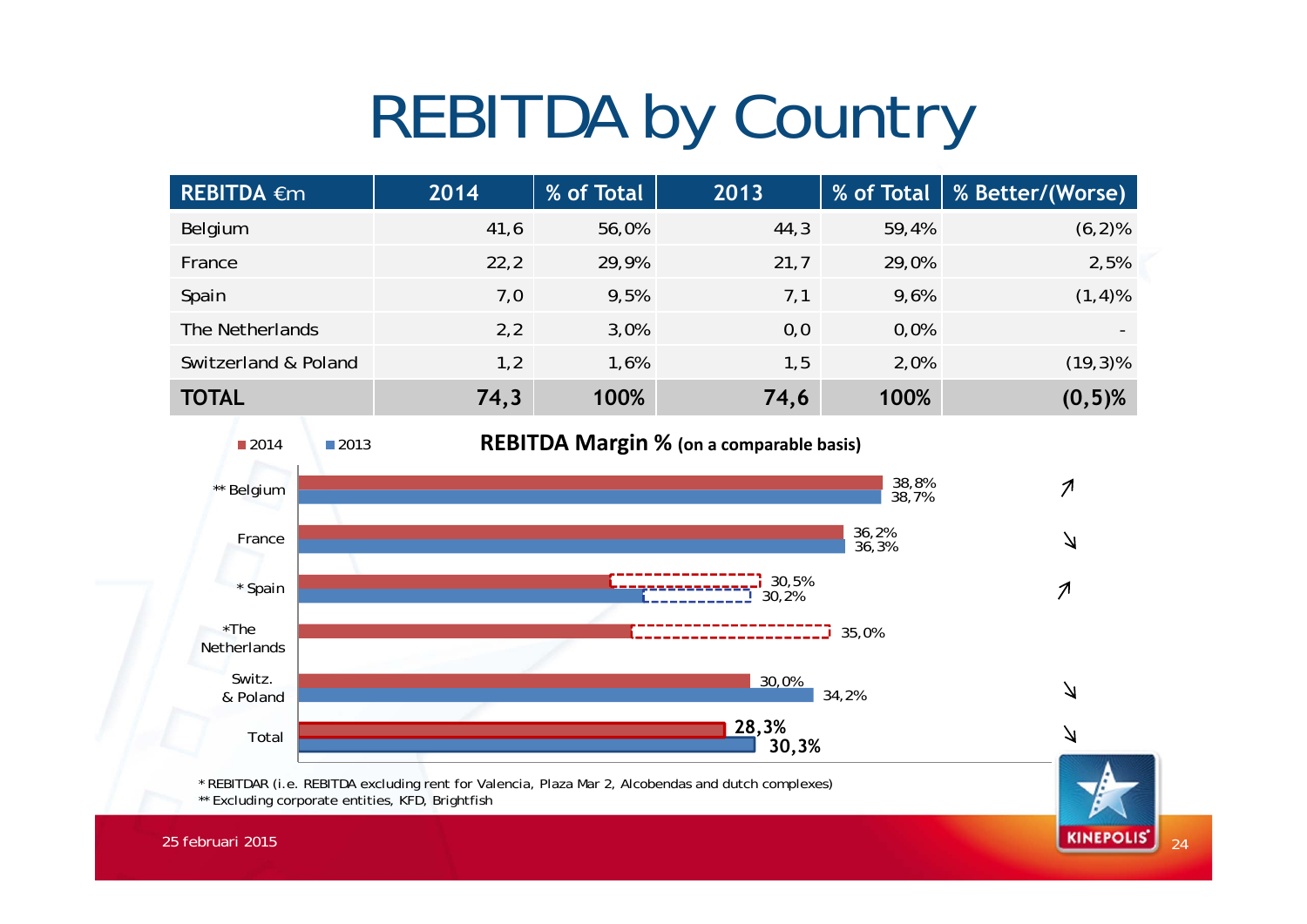# REBITDA Margin



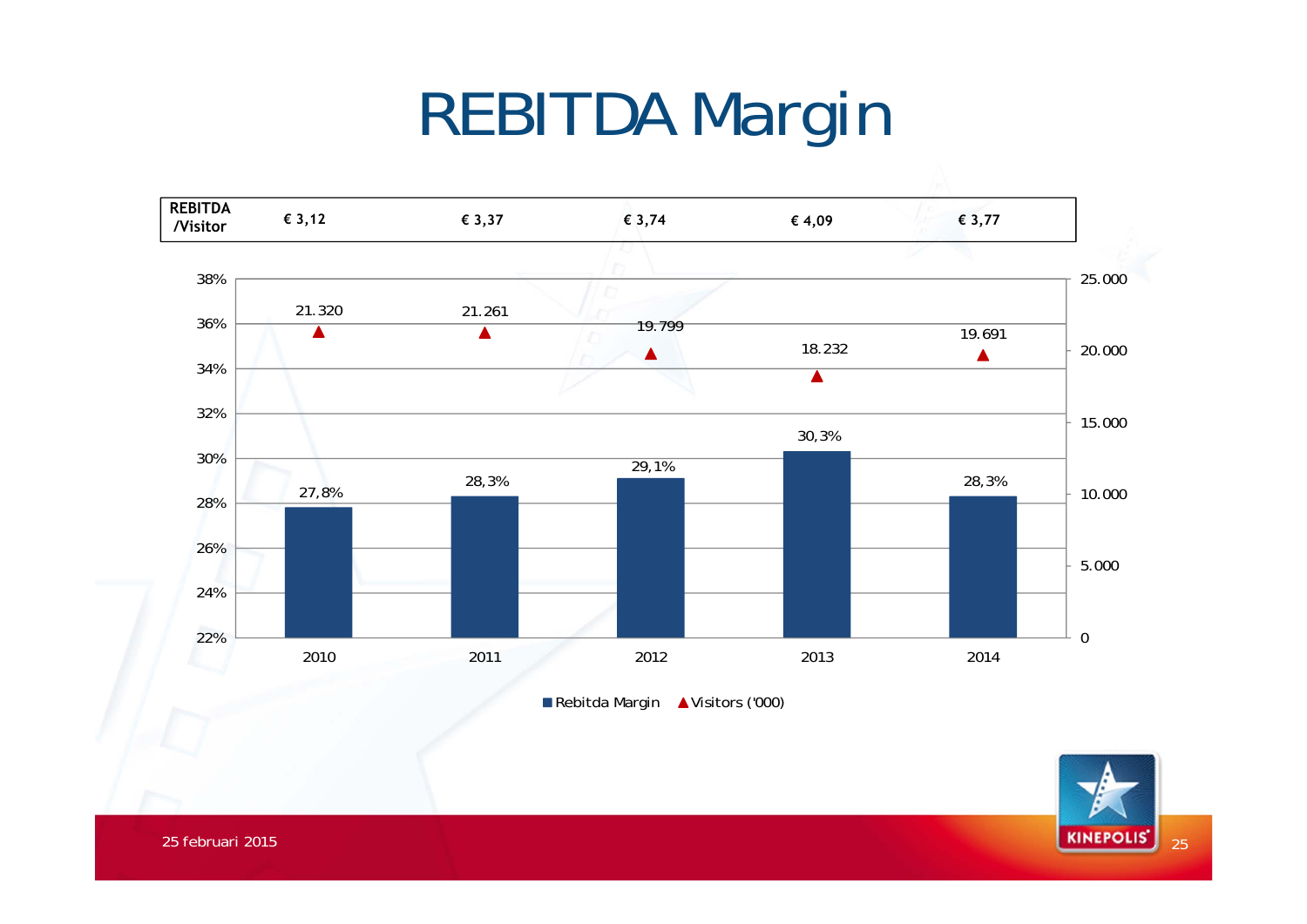# Financial Result



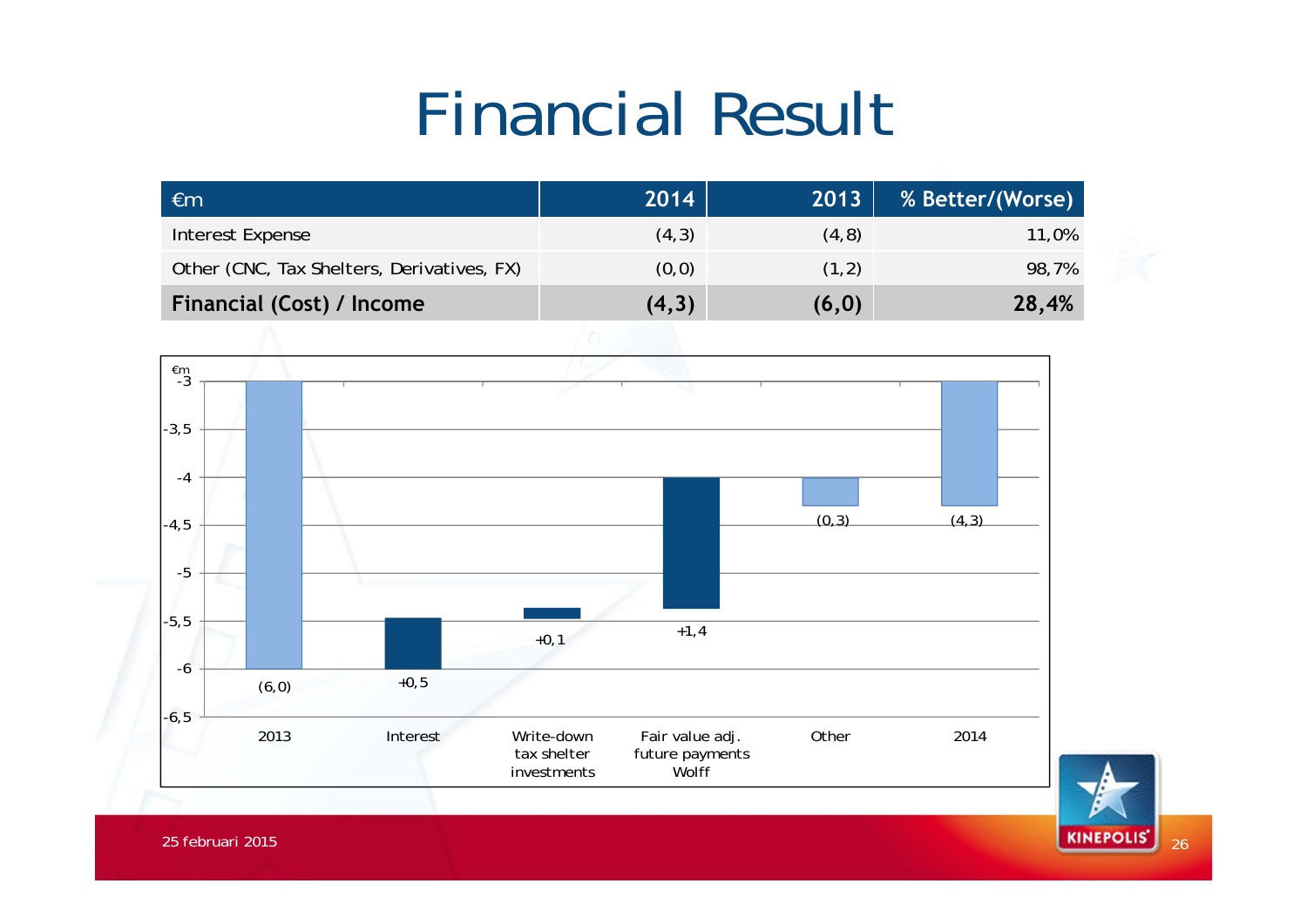#### Taxes

| $\epsilon$ m               | 2014   | 2013   | % Better /(Worse) |
|----------------------------|--------|--------|-------------------|
| Profit before taxes        | 46,4   | 49,1   | $(5,5)$ %         |
| <b>Taxes</b>               | (11,2) | (11,5) | 2,8%              |
| Profit                     | 35,2   | 37,5   | $(6,3)$ %         |
| Effective Tax Rate ('ETR') | 24,2%  | 23,5%  |                   |
|                            |        |        |                   |



 $27$ 

25 februari 2015 $27\,$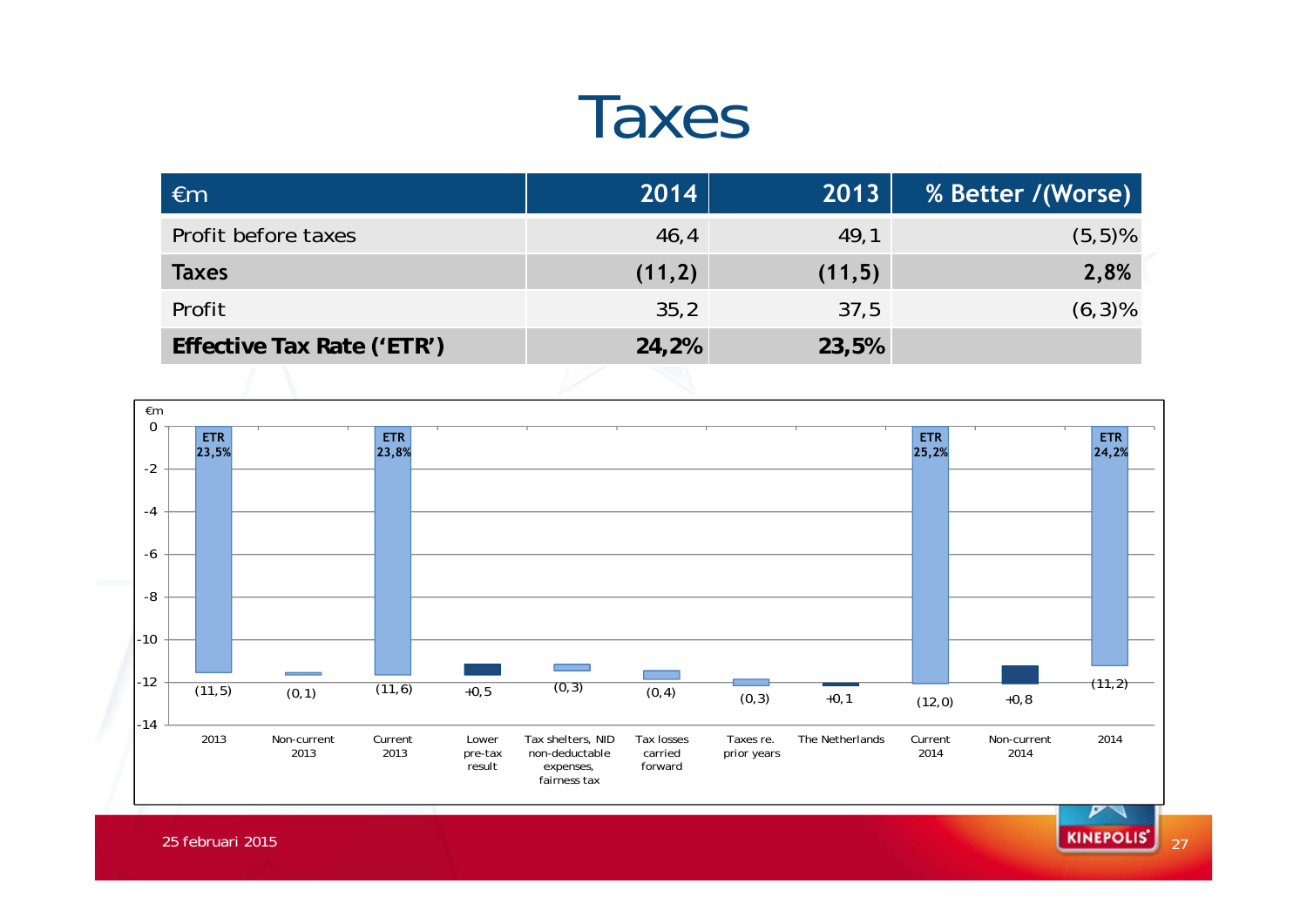# Free Cash Flow 2014



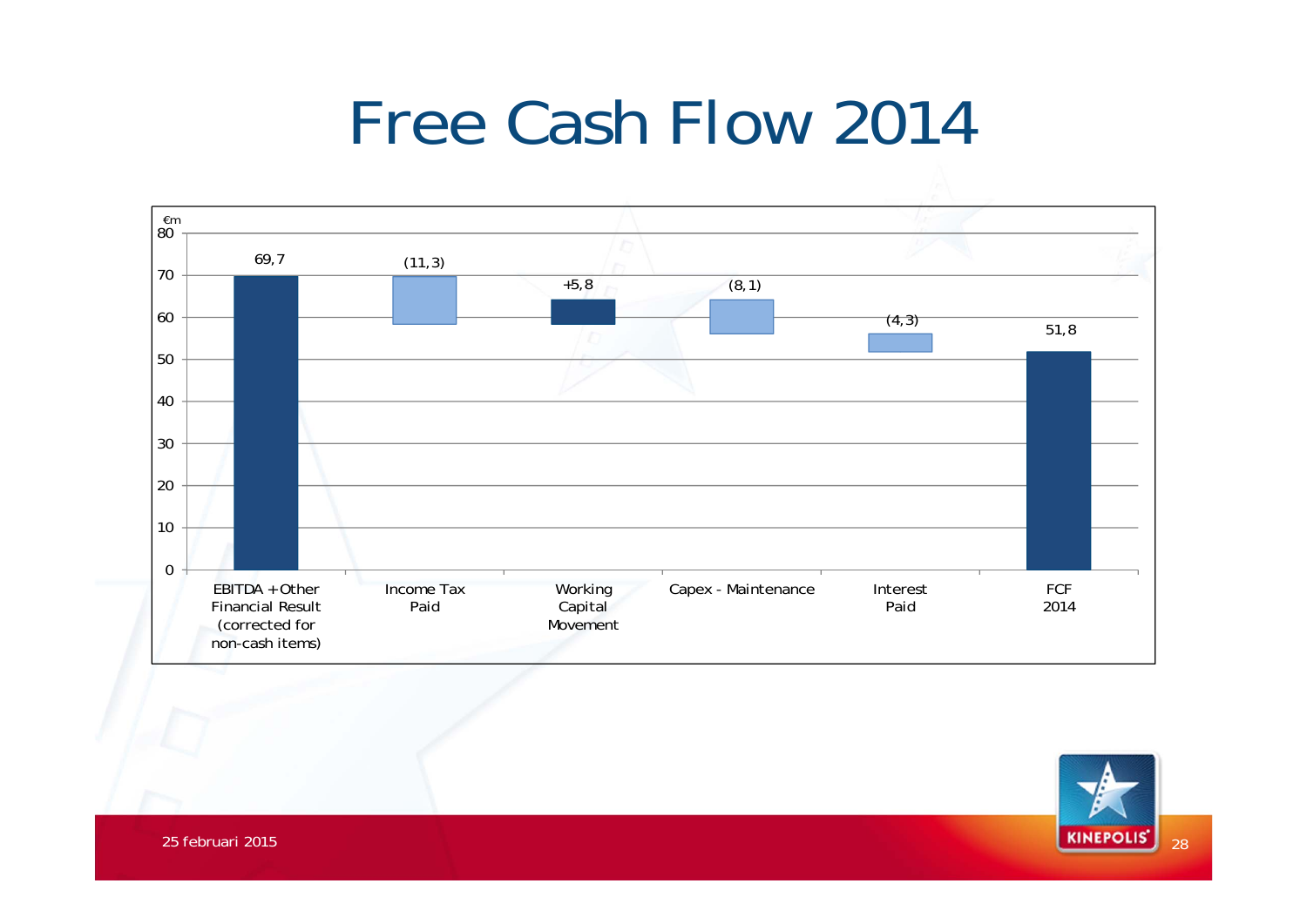#### Free Cash Flow 2014 vs 2013



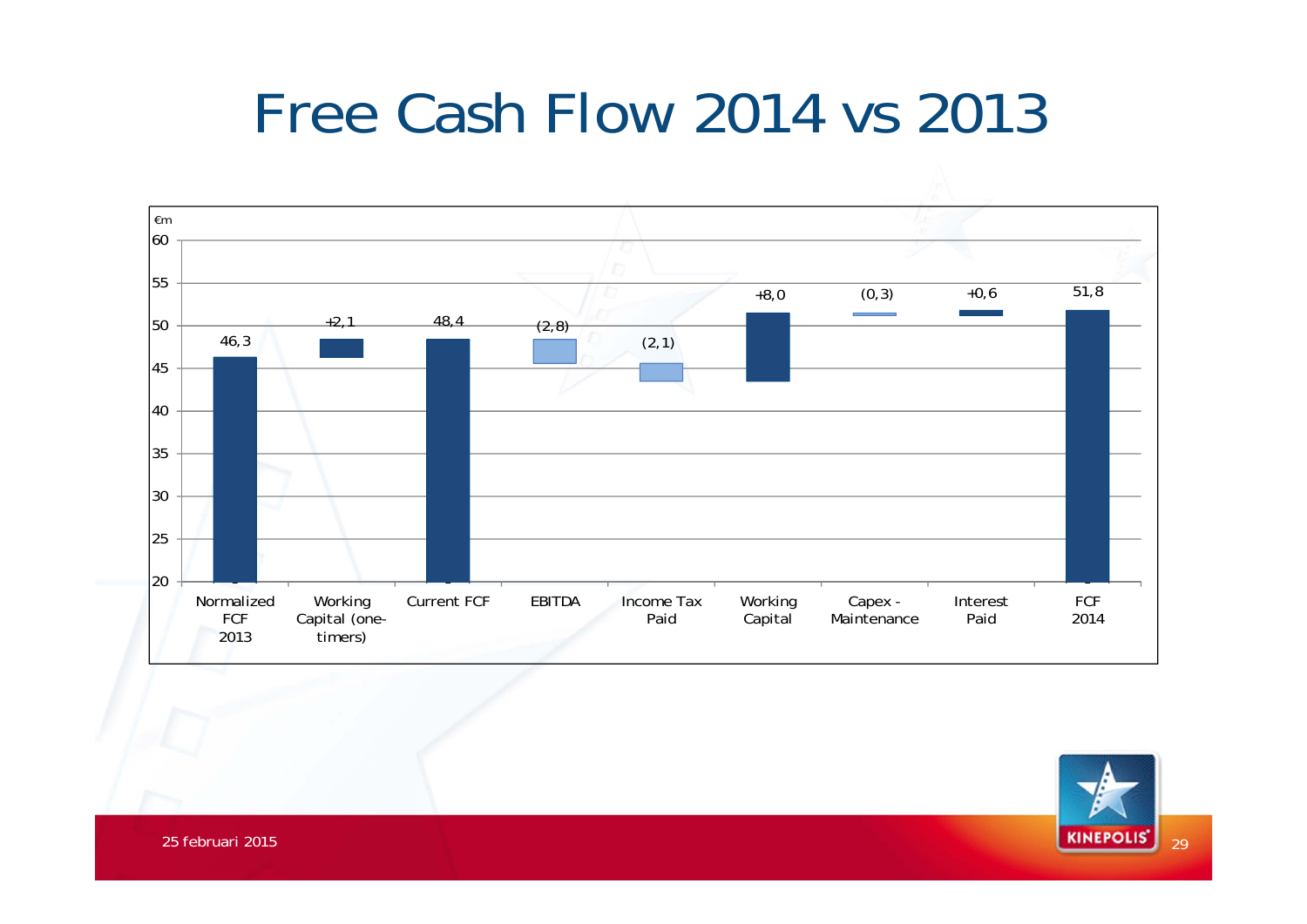#### Investments

| $\epsilon$ m             | 2014 | $\overline{2013}$ |
|--------------------------|------|-------------------|
| Belgium                  | 10,4 | 6, 3              |
| France                   | 2,7  | 3,4               |
| Spain                    | 3,2  | 2,1               |
| The Netherlands          | 0,7  | 0, 0              |
| Other                    | 0,1  | 0,2               |
| Maintenance & Remodeling | 17,1 | 12,0              |
| <b>Expansion</b>         | 26,1 |                   |
| <b>TOTAL</b>             | 43,2 | 12,0              |



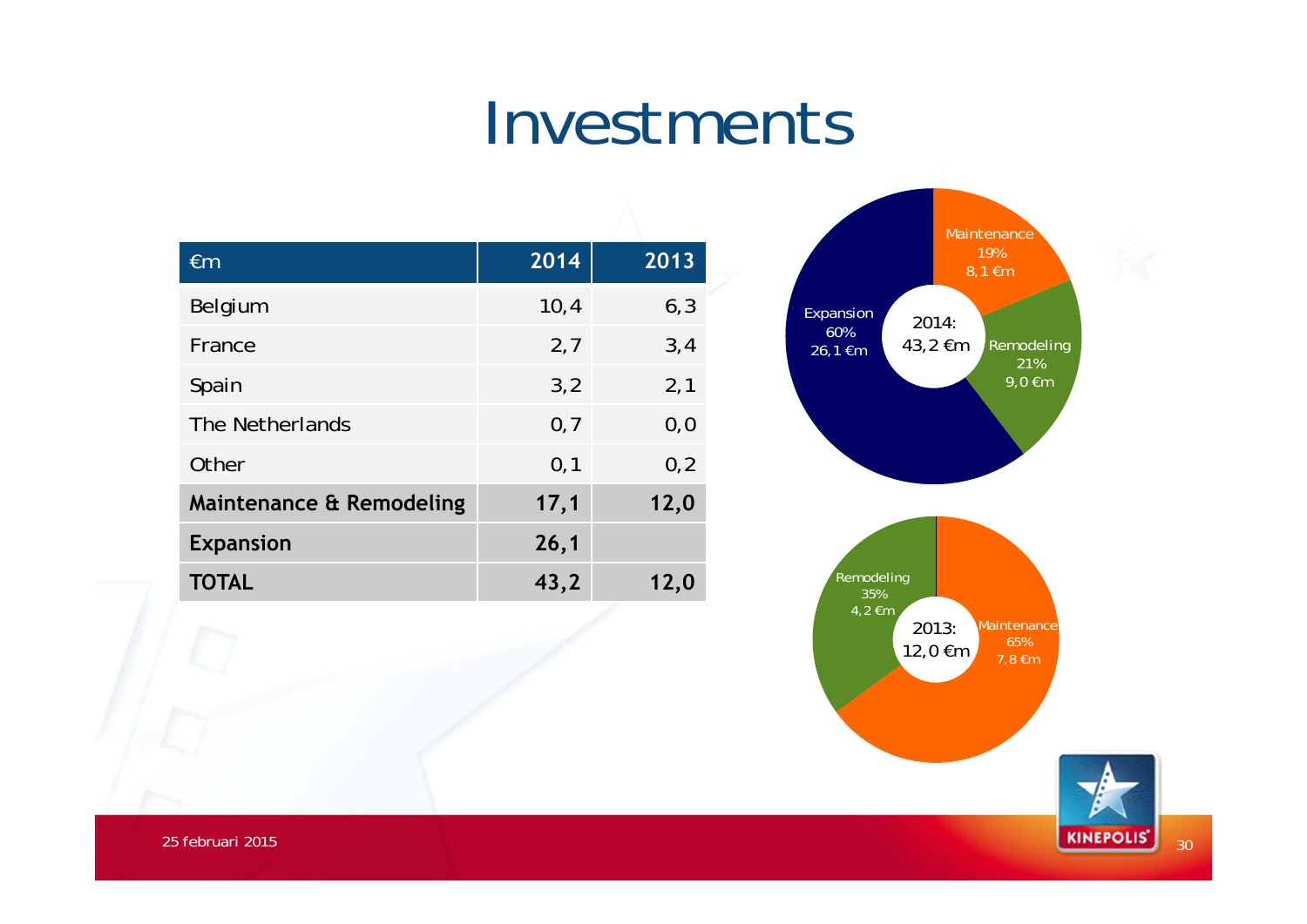#### Depreciation, Amortization, Provisions



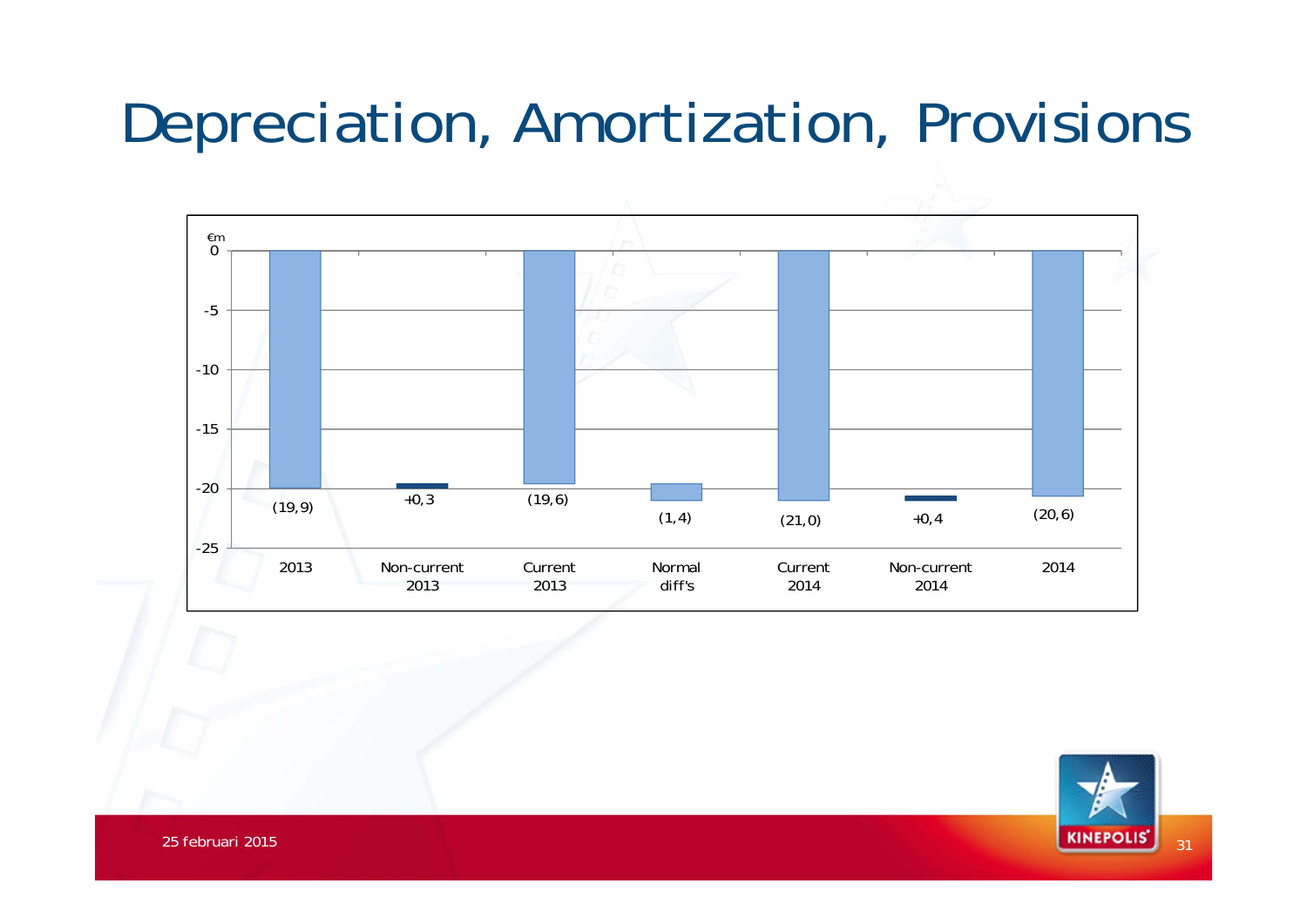# Net Financial Debt Evolution



32

**KINEPOLIS'**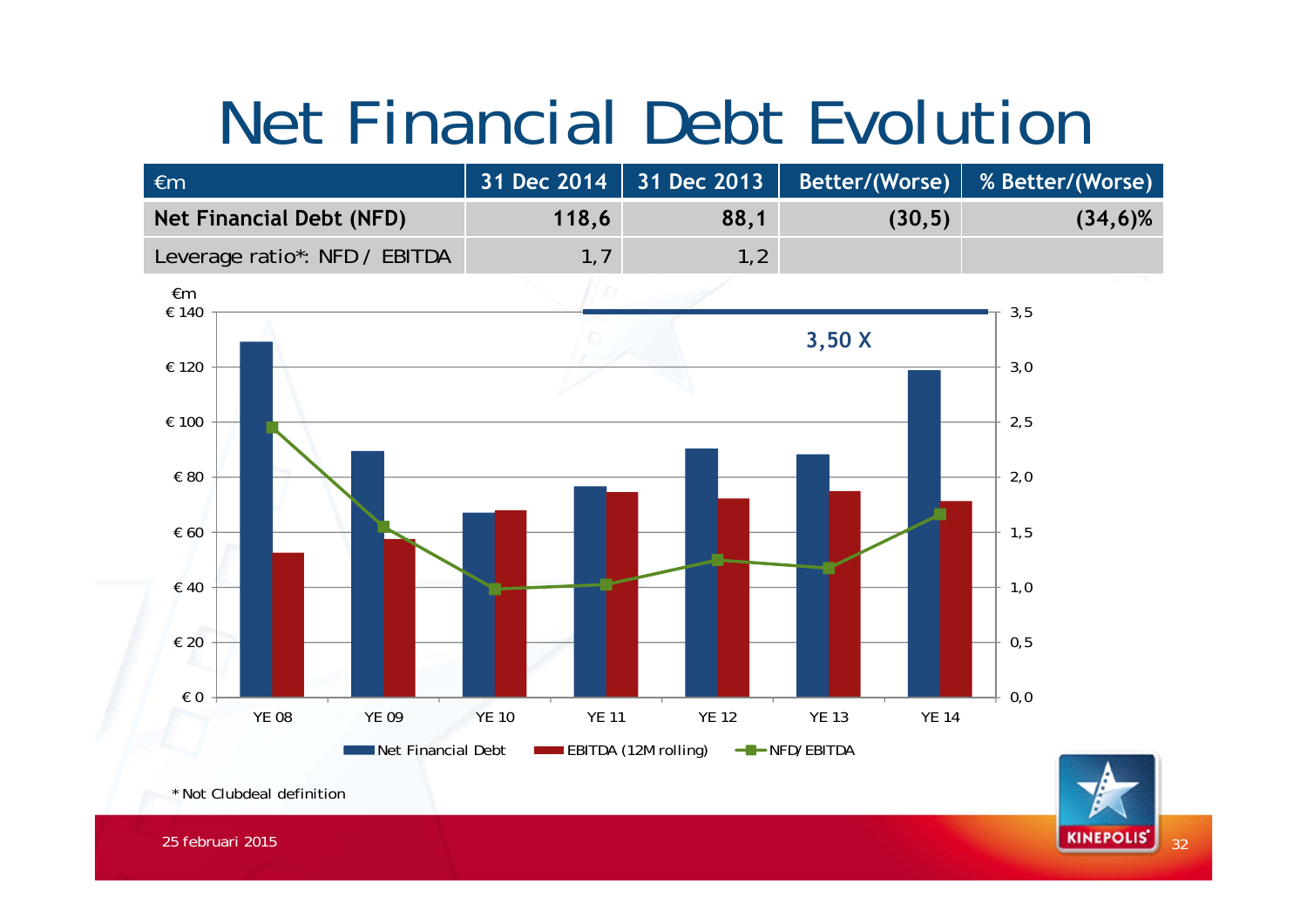#### Balance sheet

| $\epsilon$ m              | 31 Dec<br>2014 | % of<br><b>Total</b> | <b>31 Dec</b><br>2013 | % of<br><b>Total</b> | $\epsilon$ m                                                                                                                                                                                                                          | 31 Dec<br>2014 | % of<br><b>Total</b> | 31 Dec<br>2013 | % of<br><b>Total</b> |
|---------------------------|----------------|----------------------|-----------------------|----------------------|---------------------------------------------------------------------------------------------------------------------------------------------------------------------------------------------------------------------------------------|----------------|----------------------|----------------|----------------------|
| Intangible assets         | 4,0            | 1%                   | 3,0                   | 1%                   | <b>Equity</b>                                                                                                                                                                                                                         | 104,7          | 30%                  | 104,7          | 34%                  |
| Goodwill                  | 36,1           | 10%                  | 18,8                  | 6%                   | LT financial debt                                                                                                                                                                                                                     | 91,5           | 26%                  | 87,9           | 28%                  |
| Land & buildings          | 197,1          | 57%                  | 180,3                 | 59%                  | Provisions <sup>(1)</sup>                                                                                                                                                                                                             | 2,5            | 1%                   | 3,0            | 1%                   |
| Other fixed assets        | 50,9           | 15%                  | 38,6                  | 12%                  | Deferred taxes                                                                                                                                                                                                                        | 15,9           | 5%                   | 17,5           | 6%                   |
| Deferred taxes            | 1,3            | 0%                   | 1,1                   | 0%                   | Other payables                                                                                                                                                                                                                        | 7,3            | 2%                   | 8,1            | 3%                   |
| Other receivables         | 12,7           | 4%                   | 13,4                  | 4%                   | Derivatives                                                                                                                                                                                                                           | 0,0            | 0%                   | $\mathbf 0$    | 0%                   |
| <b>Non-current assets</b> | 302,1          | 87%                  | 255,2                 | 82%                  | Non-current liabilities                                                                                                                                                                                                               | 117,2          | 34%                  | 116,5          | 38%                  |
| Assets held for sale      | 0, 0           | 0%                   | 6,7                   | 2%                   | ST financial debt                                                                                                                                                                                                                     | 44,6           | 13%                  | 19,9           | 6%                   |
| Working capital           | 27,5           | 8%                   | 28,2                  | 10%                  | Provisions                                                                                                                                                                                                                            | 0,6            | 0%                   | 0,7            | 0%                   |
| Current taxes             | 0,1            | 0%                   | 0, 5                  | 0%                   | Working capital                                                                                                                                                                                                                       | 72,3           | 21%                  | 62,4           | 20%                  |
| <b>Financial assets</b>   | 0,4            | 0%                   | 0,4                   | 0%                   | Current taxes                                                                                                                                                                                                                         | 7,7            | 2%                   | 6,0            | 2%                   |
| Cash & cash equivalents   | 17,0           | 5%                   | 19,3                  | 6%                   | Derivatives                                                                                                                                                                                                                           | 0, 0           | 0%                   | 0,1            | 0%                   |
| <b>Current assets</b>     | 45,0           | 13%                  | 55,1                  | 18%                  | <b>Current liabilities</b>                                                                                                                                                                                                            | 125,2          | 36%                  | 89,1           | 28%                  |
| <b>Assets</b>             | 347,1          | 100%                 | 310,3                 | 100%                 | <b>Equity &amp; Liabilities</b>                                                                                                                                                                                                       | 347,1          | 100%                 | 310,3          | 100%                 |
|                           | 31 Dec<br>2014 |                      | <b>31 Dec</b><br>2013 |                      | (1): Including employee benefits liabilities                                                                                                                                                                                          |                |                      |                |                      |
| Gearing ratio*            | 1, 13          |                      | 0,84                  |                      | *: Gearing ratio: Net Financial Debt / Equity<br>**: Current ratio: Current Assets / Current Liabilities<br>***: Solvency ratio: Total Equity / Total Equity & Liabilities<br>****: ROCE: Current operating profit / Capital employed |                |                      |                |                      |
| Current ratio**           | 0,36           |                      | 0,62                  |                      |                                                                                                                                                                                                                                       |                |                      |                |                      |
| Solvency ratio***         | 30,2%          |                      | 33,7%                 |                      |                                                                                                                                                                                                                                       |                |                      |                |                      |
| ROCE *****                | 20,9%          |                      | 22,9%                 |                      |                                                                                                                                                                                                                                       |                |                      |                |                      |

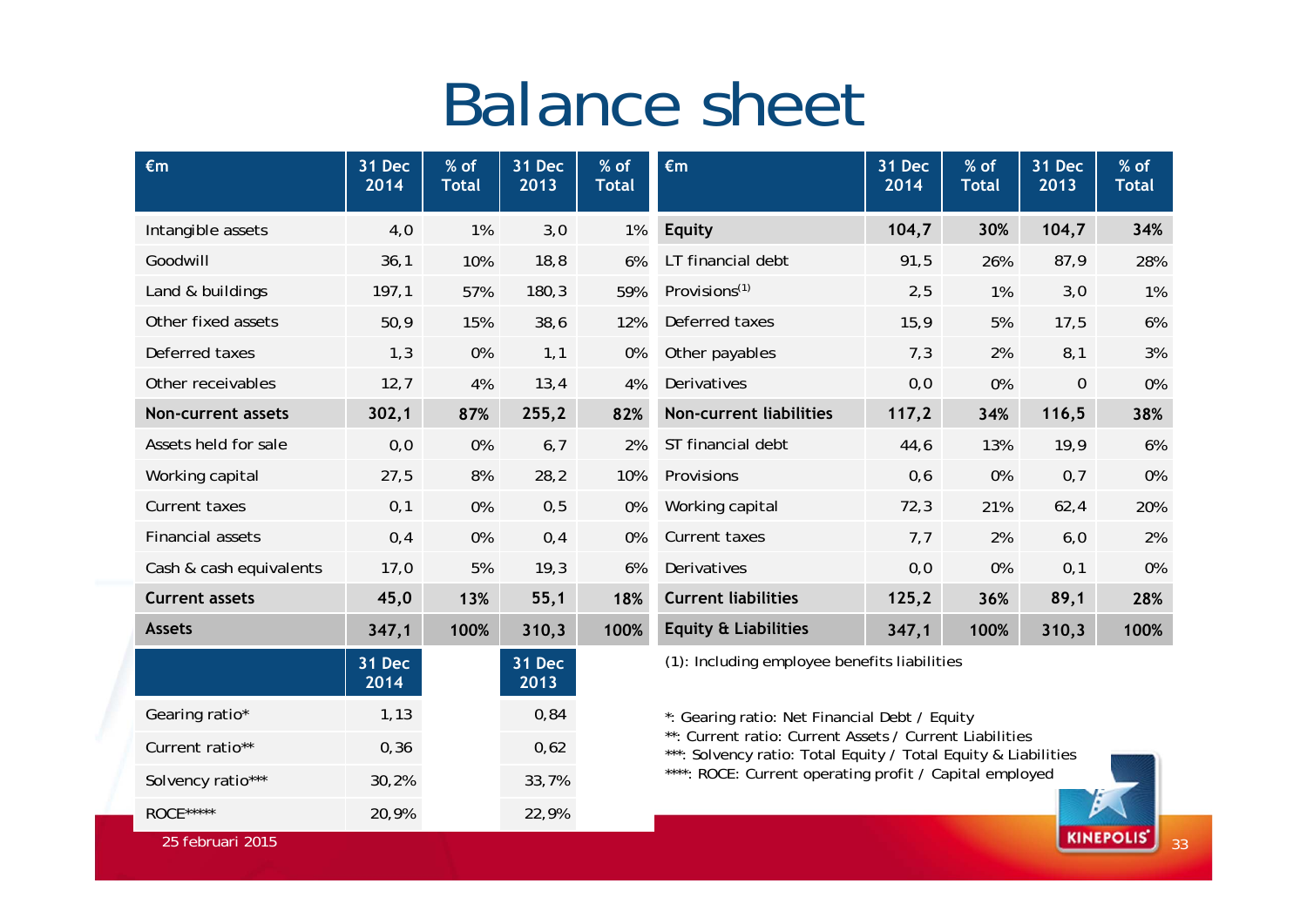# Shareholders

|                                           | 23/02/2015 |        | 1/07/2014  |        |                            |
|-------------------------------------------|------------|--------|------------|--------|----------------------------|
|                                           | # Shares   | %      | # Shares   | %      |                            |
| Total shares outstanding                  | 27.365.197 | 100 %  | 27.913.270 | 100 %  |                            |
|                                           |            |        |            |        |                            |
| Refence Shareholders & Free Float         | # Shares   | %      | # Shares   | %      |                            |
| Kinohold Bis and Mr. Joost Bert           | 12.908.050 | 47,17% | 12.908.050 | 46,24% | $\boldsymbol{\mathcal{A}}$ |
| Treasury shares (Own shares)              | 1.553.591  | 5,68%  | 1.518.015  | 5,44%  | $\boldsymbol{\mathcal{A}}$ |
| <b>Free Float</b>                         | 12.903.556 | 47,15% | 13.487.205 | 48,32% | $\Delta$                   |
|                                           |            |        |            |        |                            |
| Other*                                    | # Shares   | %      | $#$ Shares | %      |                            |
| Axa SA                                    | 1.523.555  | 5,57%  | 1.523.555  | 5,45%  | $\mathcal{I}$              |
| <b>BNP Paribas Investment Partners SA</b> | 1.406.080  | 5,14%  | 1.406.080  | 5,04%  | $\mathcal{I}$              |



*\* Resulting from transparency notices received*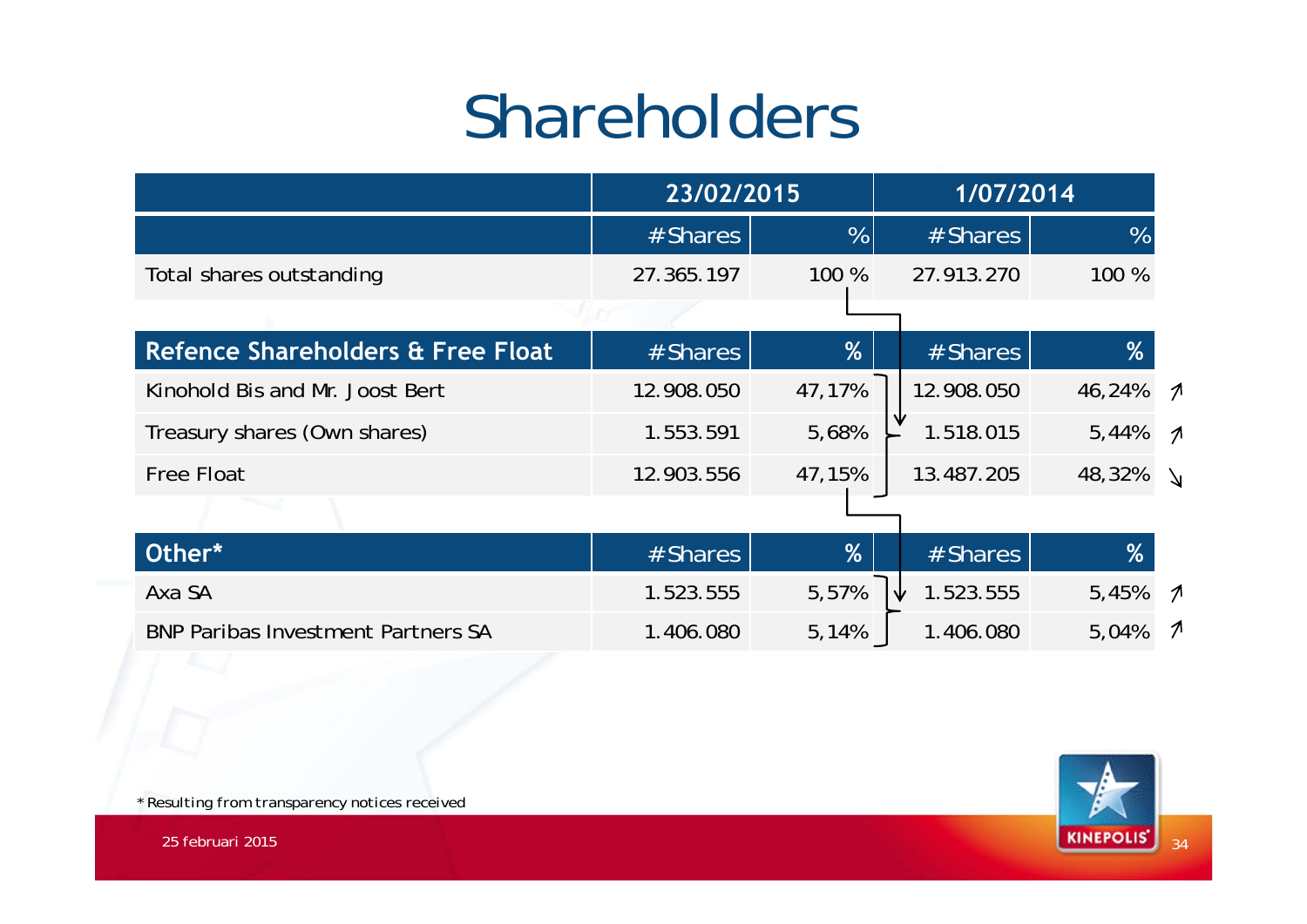# Share Buyback Program

|                                                                            | $#$ shares | $\epsilon$ m |
|----------------------------------------------------------------------------|------------|--------------|
| Total shares outstanding as at 31/12/2013                                  | 27.913.270 |              |
| Treasury shares (own shares) as at 31/12/2013                              | 1.502.615  | 8,8          |
| Share buyback until 23/02/2015                                             | 629.049    | 19,6         |
| Sale of shares (exercise stock options)                                    | (30.000)   | (0,1)        |
| Cancellation                                                               | (548.073)  | (19, 6)      |
| Total shares outstanding as at 23/02/2015                                  | 27.365.197 |              |
| Treasury shares (own shares) as at 23/02/2015                              | 1,553,591  | 11,4         |
| Dividend eligible shares as at 23/02/2015*                                 | 25.811.606 |              |
| SBB mandate (granted by Extraordinary Shareholders' Meeting of 19/10/2012) | 5.856.505  |              |
| Remaining shares to buy back under SBB mandate as at 31/12/2014            | 3.844.996  |              |



\*: Excluding all treasury shares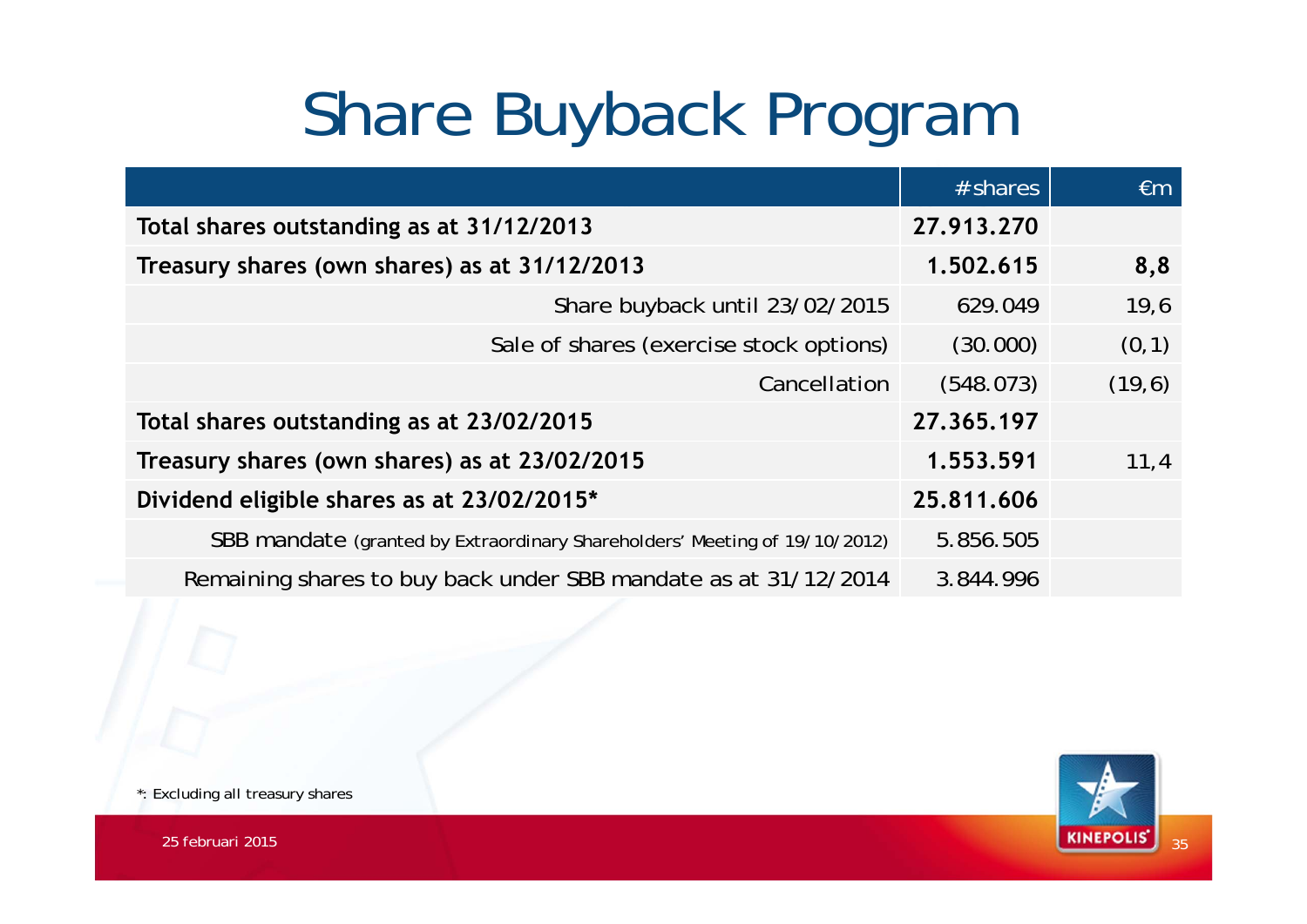# Financial Calendar

Wednesday 13/05/2015 Business update Q1 2015 Wednesday 13/05/2015 Annual Shareholders' Meeting Thursday 21/05/2015 Dividend payment Thursday 27/08/2015 Analyst and press meeting HY 2015 Tuesday 17/11/2015 Business update Q3 2015

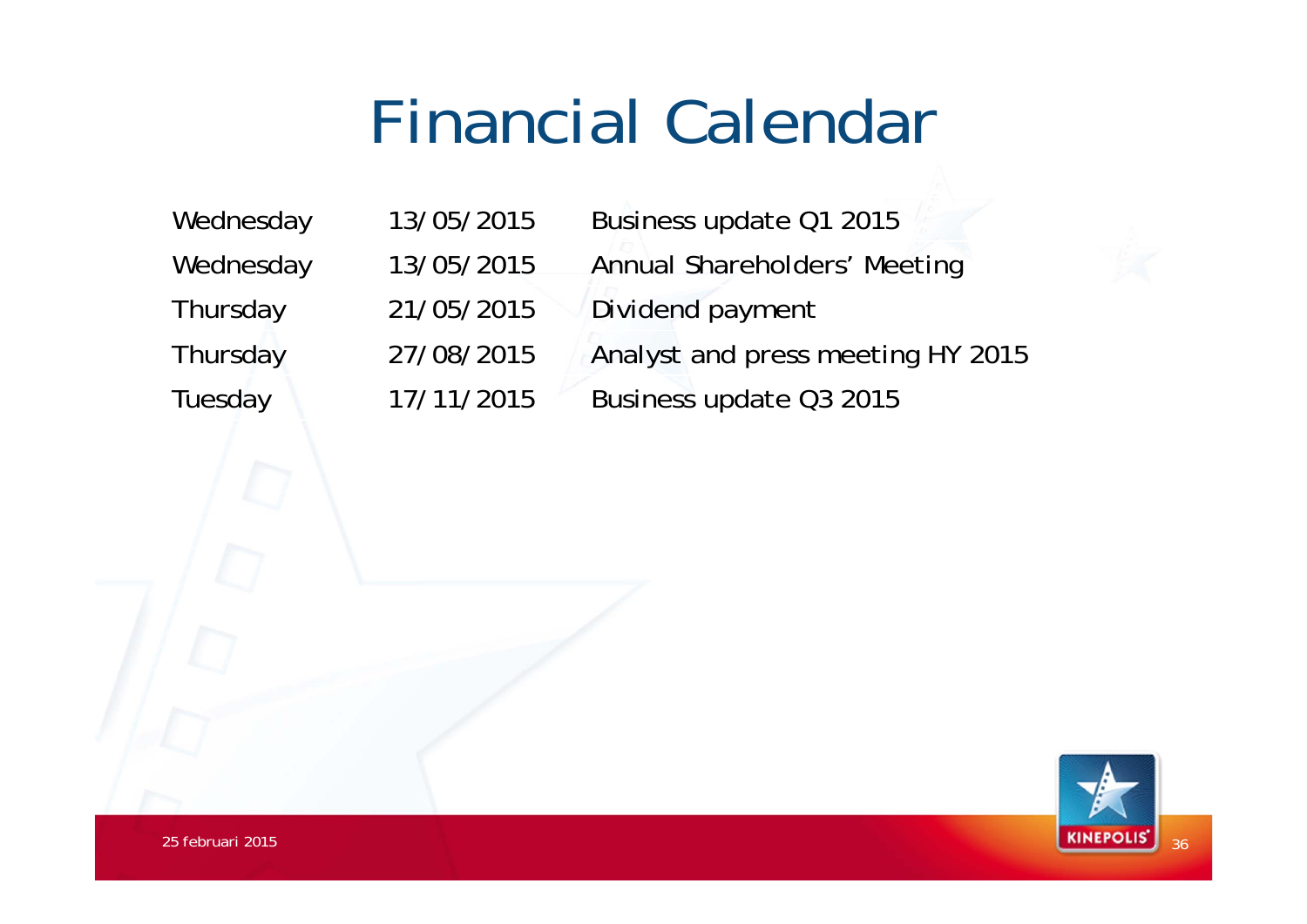



#### Thank You

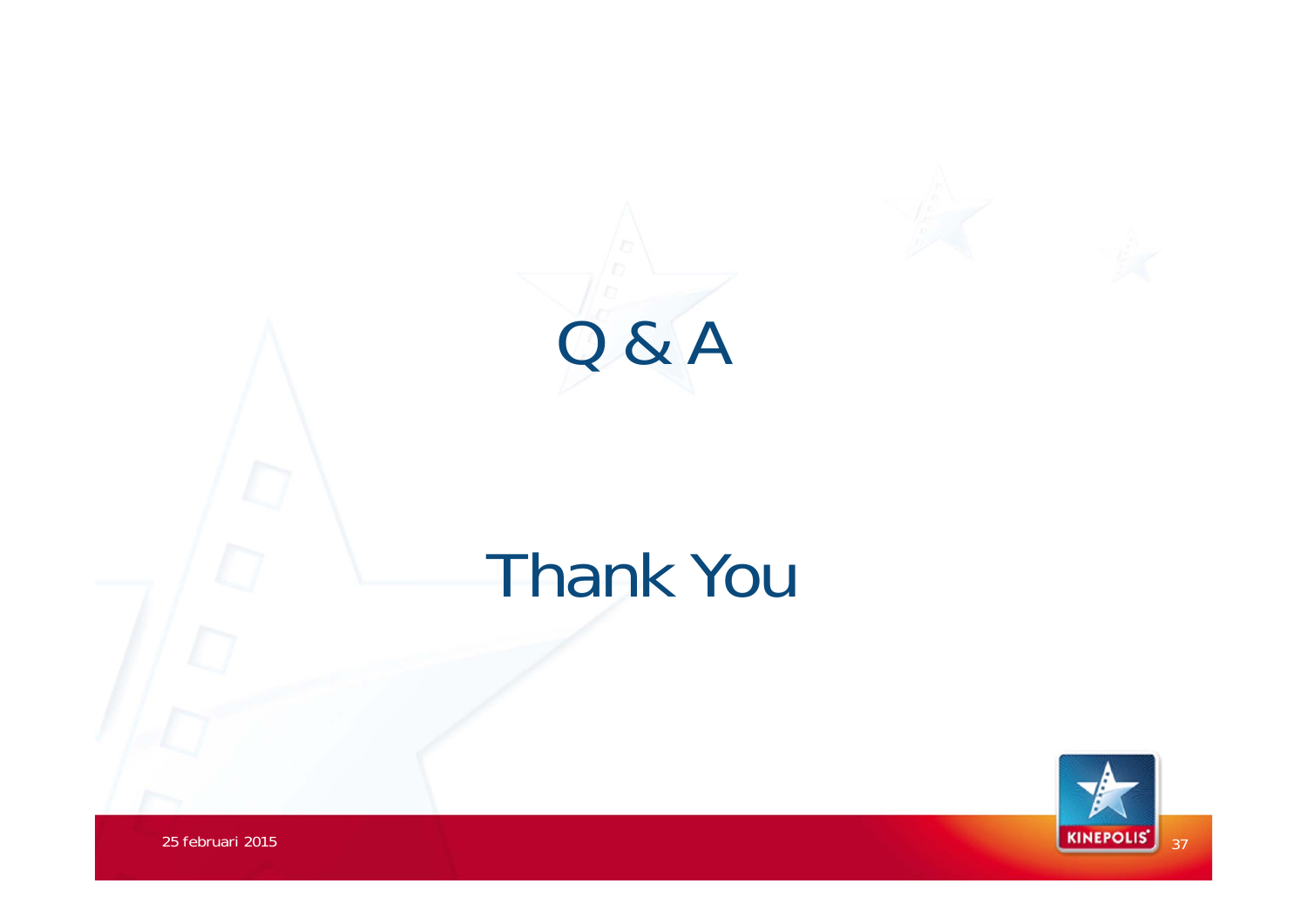#### Annexes Financial Statements Results 2014

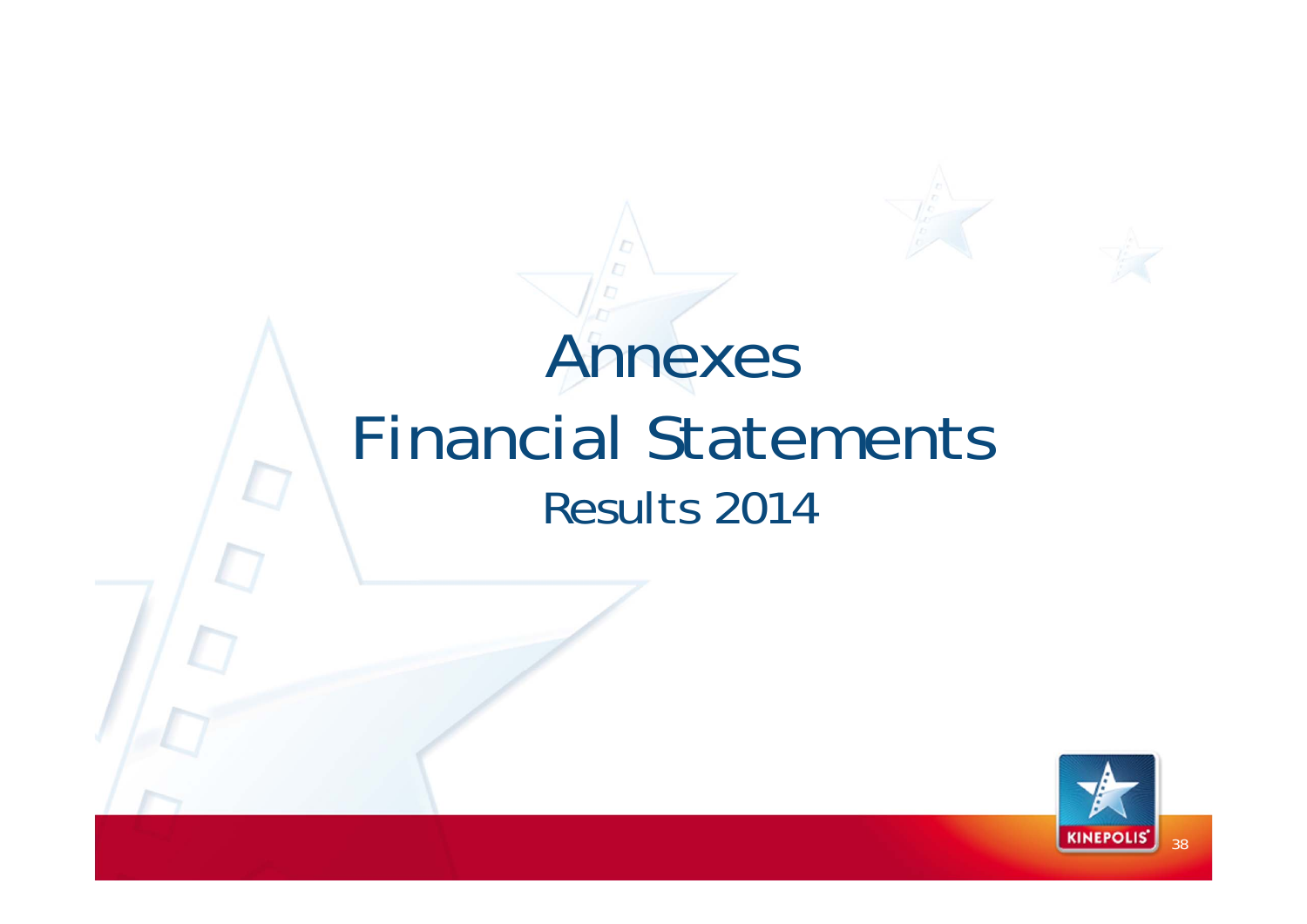# Consolidated Income Statement

| $\epsilon$ m                        | 2014     | 2013     | % Better /<br>(Worse) |
|-------------------------------------|----------|----------|-----------------------|
| Revenue                             | 262, 6   | 246,0    | 6,8%                  |
| Cost of sales                       | (180, 8) | (163, 9) | $(10, 3)$ %           |
| <b>Gross profit</b>                 | 81,8     | 82,1     | $(0,3)$ %             |
| Gross profit %                      | 31,2%    | 33,4%    |                       |
| Marketing & selling expenses        | (16, 1)  | (15, 2)  | $(5, 4)$ %            |
| Administrative expenses             | (15, 6)  | (13, 6)  | $(14,3)\%$            |
| Other operating income and expenses | 0, 5     | 1,8      | $(74, 2)\%$           |
| <b>EBIT</b>                         | 50,7     | 55,1     | $(8,0)$ %             |
| EBIT %                              | 19,3%    | 22,4%    |                       |
| Financial result                    | (4, 3)   | (6, 0)   | 28,4%                 |
| Profit before tax                   | 46,4     | 49,1     | $(5,5)$ %             |
| Income tax expense                  | (11, 2)  | (11, 5)  | 2,8%                  |
| Profit                              | 35,2     | 37,5     | $(6,3)$ %             |
| Profit %                            | 13,4%    | 15,3%    |                       |
| <b>EBITDA</b>                       | 71,3     | 75,0     | $(4,9)$ %             |
| EBITDA %                            | 27,2%    | 30,5%    |                       |

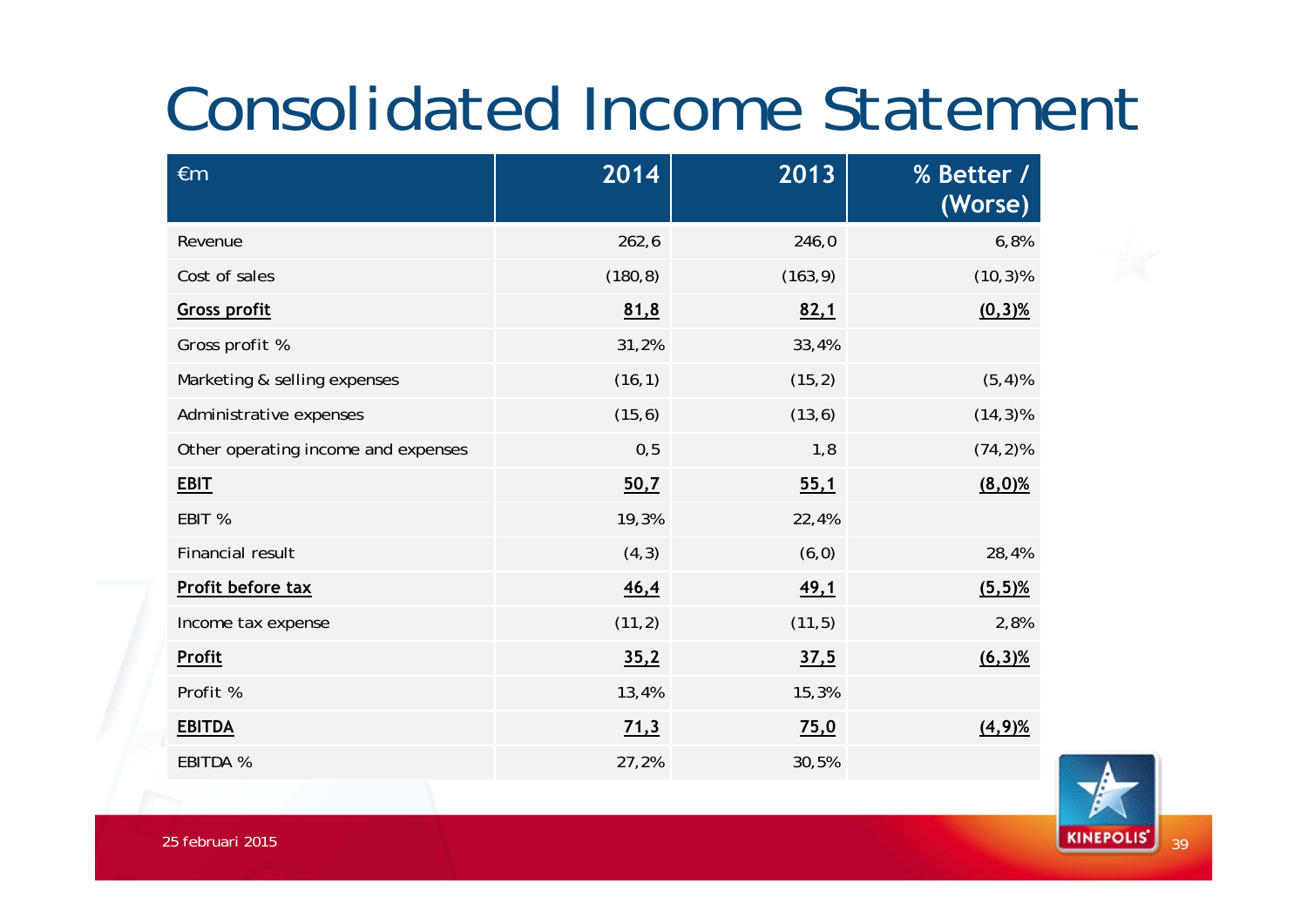# Consolidated Balance Sheet (1)

| $\epsilon$ m                | 31/12/2014 | 31/12/2013 | <b>% Better 7</b><br>(Worse) |
|-----------------------------|------------|------------|------------------------------|
| Intangible assets           | 4,0        | 3,0        | 32,6%                        |
| Goodwill                    | 36,1       | 18,8       | 92,5%                        |
| Property, plant & equipment | 215,4      | 206,9      | 4,1%                         |
| Investment property         | 32,6       | 12,0       | 170,6%                       |
| Deferred tax assets         | 1,3        | 1,1        | 17,5%                        |
| Other receivables           | 12,7       | 13,4       | $(5,5)$ %                    |
| Other financial assets      | 0, 0       | 0, 0       | 0,0%                         |
| Total non-current assets    | 302,1      | 255,2      | 18,3%                        |
| Inventories                 | 3,6        | 3,4        | 8,2%                         |
| Trade & other receivables   | 24,3       | 25,2       | $(3,5)$ %                    |
| Current income taxes        | 0,1        | 0, 5       | $(92, 4)$ %                  |
| Cash & cash equivalents     | 17,0       | 19,3       | $(11, 9)$ %                  |
| Derivatives                 | 0, 0       | 0, 0       | 100,0%                       |
| Assets held for sale        | 0,0        | 6,7        | $(100, 0)\%$                 |
| <b>Total current assets</b> | 45,0       | 55,1       | $(18,3)\%$                   |
| <b>TOTAL ASSETS</b>         | 347,1      | 310,3      | 11,8%                        |

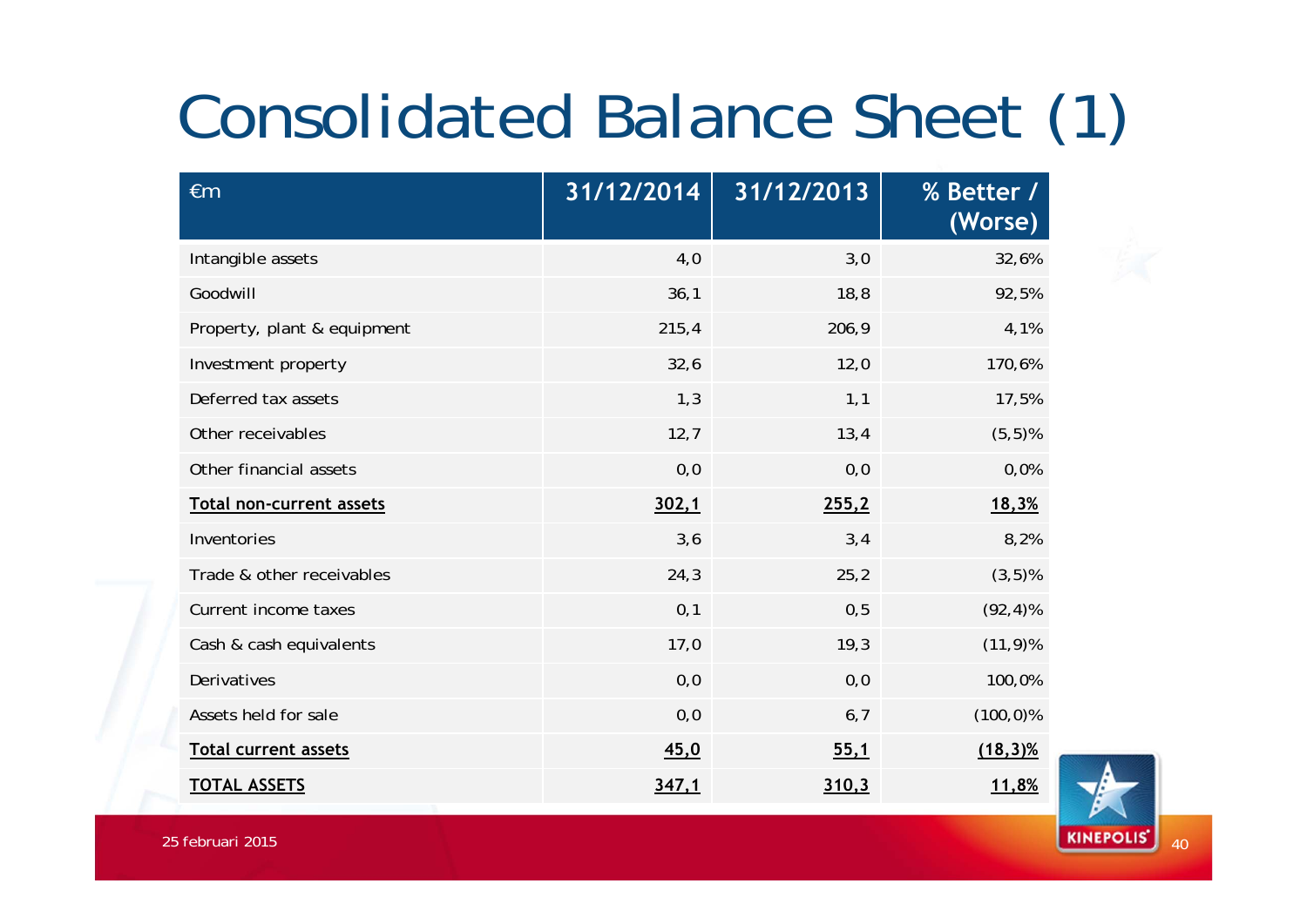# Consolidated Balance Sheet (2)

| $\epsilon$ m                                          | 31/12/2014 | 31/12/2013 | <b>% Better 7</b><br>(Worse) |
|-------------------------------------------------------|------------|------------|------------------------------|
| Capital & share premium                               | 20,1       | 20,1       | 0,0%                         |
| <b>Consolidated reserves</b>                          | 86,3       | 86,1       | 0,2%                         |
| <b>Translation differences</b>                        | (1,7)      | (1, 6)     | $(6, 1)$ %                   |
| Equity attributable to equity holders of the parents  | 104,7      | 104,7      | 0,1%                         |
| Non-controlling interests                             | 0,0        | 0,0        | 0,0%                         |
| <b>Total equity</b>                                   | 104,7      | 104,7      | 0,1%                         |
| Interest bearing loans & borrowings                   | 91,5       | 87,9       | 4,0%                         |
| Provisions & employee benefits                        | 2,5        | 3,0        | $(17, 2)$ %                  |
| Deferred tax liabilities                              | 15,9       | 17,5       | $(9, 4)$ %                   |
| Other payables                                        | 7,3        | 8,1        | $(9, 2)$ %                   |
| <b>Total non-current liabilities</b>                  | 117,2      | 116,5      | 0,5%                         |
| Interest bearing loans & borrowings & bank overdrafts | 44,6       | 19,9       | 123,8%                       |
| Trade & other payables                                | 72,3       | 62,4       | 15,9%                        |
| Provisions & employee benefits                        | 0,6        | 0,7        | $(14, 7)$ %                  |
| Derivatives                                           | 0, 0       | 0,1        | $(100, 0)\%$                 |
| Current income tax liabilities                        | 7,7        | 6,0        | 27,3%                        |
| Total current liabilities                             | 125,2      | 89,1       | 40,4%                        |
| <b>TOTAL EQUITY &amp; LIABILITIES</b>                 | 347,1      | 310,3      | 11,8%                        |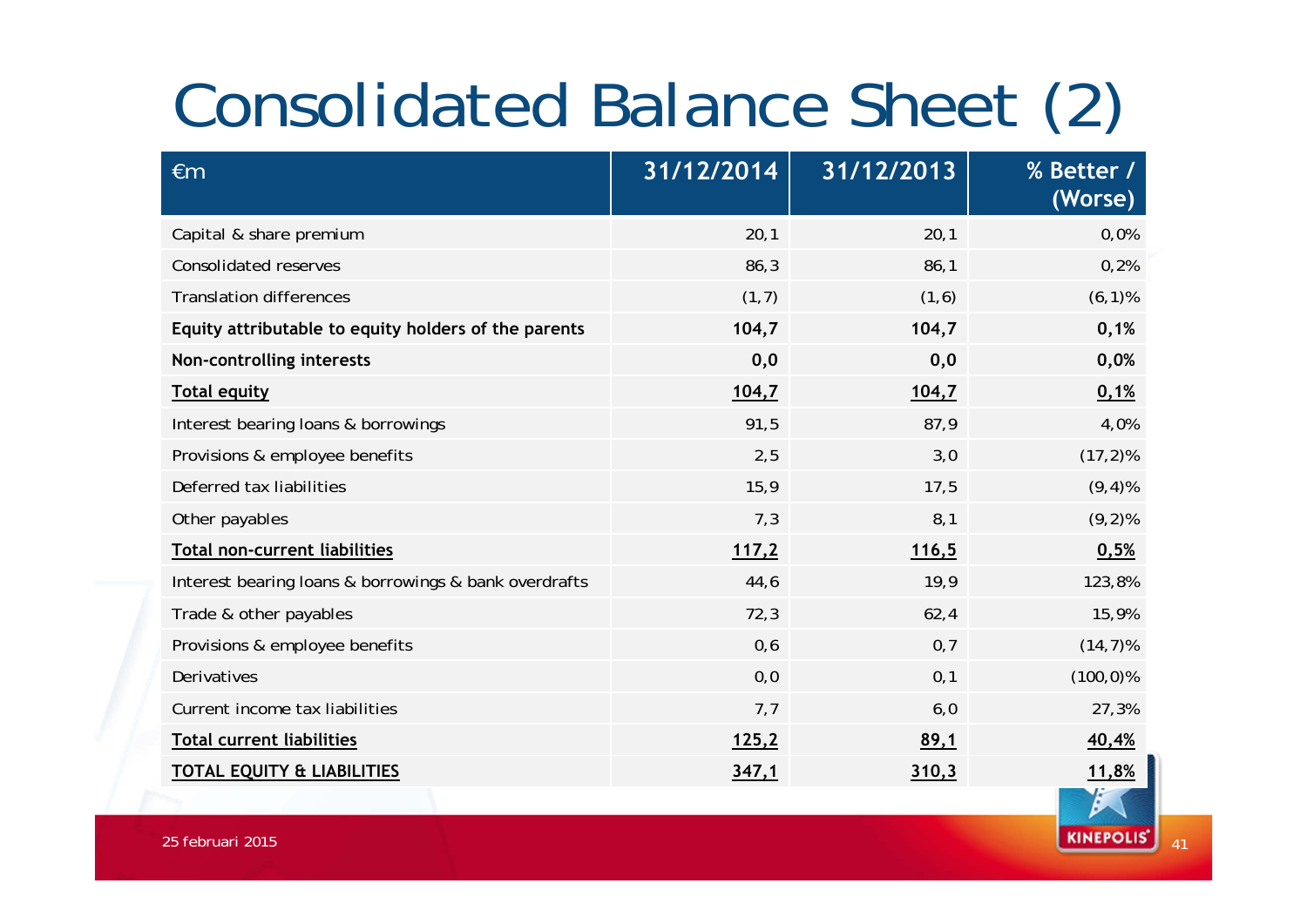#### Cash Flow Statement

| $\epsilon$ m                                     | 31/12/2014 | 31/12/2013 | Better / (Worse) |
|--------------------------------------------------|------------|------------|------------------|
| <b>Cash flows from operating activities</b>      |            |            |                  |
| Profit before tax                                | 46,4       | 49,1       | (2,7)            |
| Adjustments for:                                 |            |            |                  |
| Depreciation, amortization & provisions          | 20,6       | 19,9       | 0,7              |
| Government grants                                | (0,6)      | (0, 7)     | 0,1              |
| Gains / losses on sale of PPE & financial assets | 0, 0       | (0, 9)     | 0,9              |
| Financial result & Share based payments          | 3,3        | 5,1        | (1, 8)           |
| Cash generated from operations                   | 69,7       | 72,5       | (2, 8)           |
| Working capital movements                        | 5,8        | (4, 3)     | 10,1             |
| Income taxes (paid)/ received                    | (11, 3)    | (9,2)      | (2, 1)           |
| Net cash from operating activities               | 64,2       | 59,0       | 5,2              |
| <b>Cash from investing activities</b>            |            |            |                  |
| Acquisition of (in)tangible assets               | (32, 8)    | (12, 1)    | (20, 7)          |
| Acquisition of subsidiary, net of cash acquired  | (10, 5)    | 0, 0       | (10, 5)          |
| Proceeds from sales of PPE                       | 0,3        | 1,9        | (1, 6)           |
| Net cash used in investing activities            | (43, 0)    | (10, 2)    | (32, 8)          |
| <b>Cash flows from financing activities</b>      |            |            |                  |
| Interests (paid)/ received                       | (4, 3)     | (4, 9)     | 0,6              |
| Capital reduction paid                           | (0,0)      | (0, 0)     | 0, 0             |
| Treasury shares                                  | (18, 7)    | (28, 5)    | 9,8              |
| Dividends paid                                   | (16, 8)    | (13, 1)    | (3, 7)           |
| New loans / repayment of loans                   | 16,4       | (12, 3)    | 28,7             |
| Net cash used in financing activities            | (23, 4)    | (58, 8)    | 35,4             |
| Net cash flow                                    | (2,2)      | (10, 0)    | 7.8              |

42